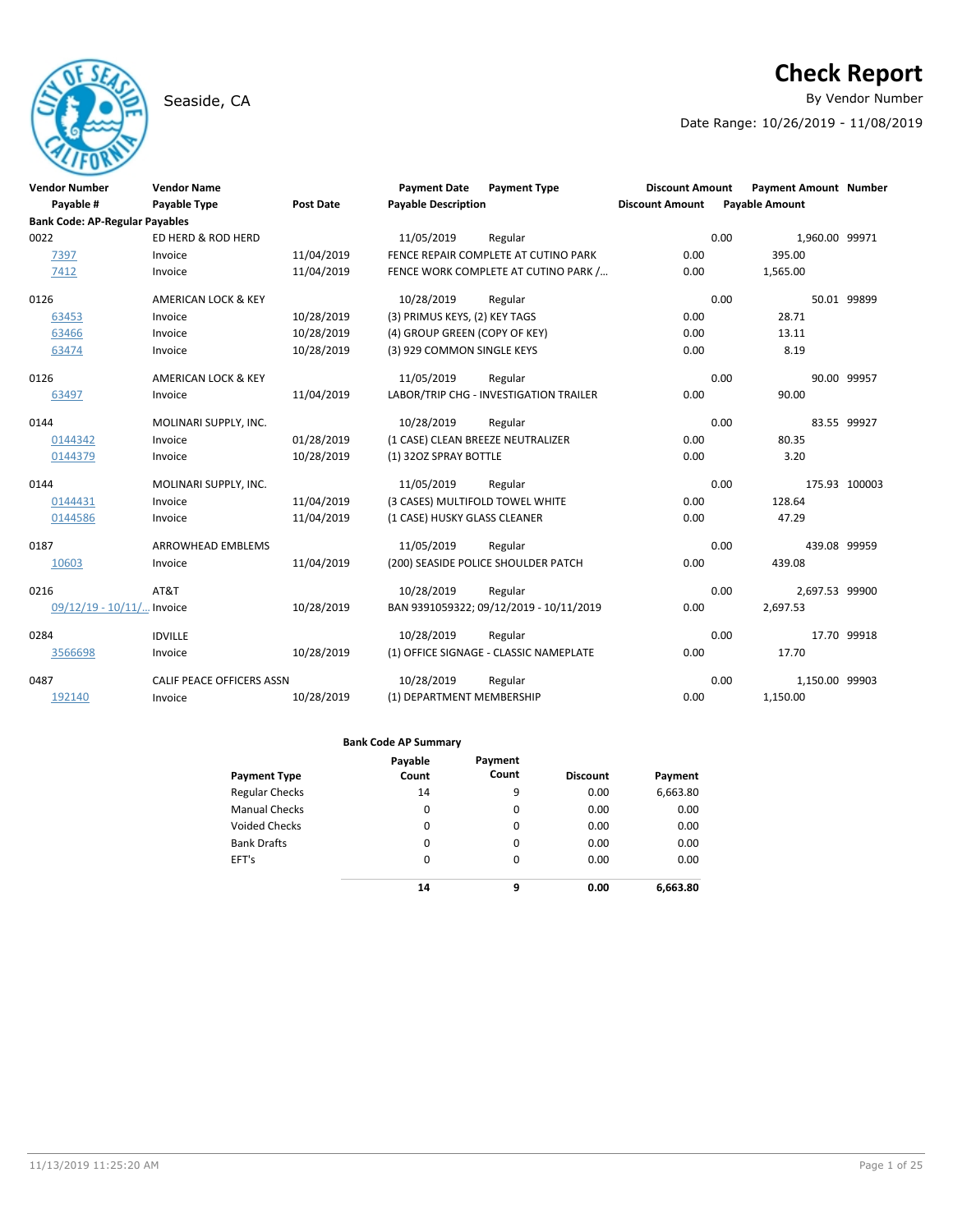| <b>Vendor Number</b>                  | <b>Vendor Name</b>          |            | <b>Payment Date</b>        | <b>Payment Type</b> | <b>Discount Amount</b> |      | <b>Payment Amount Number</b> |                      |
|---------------------------------------|-----------------------------|------------|----------------------------|---------------------|------------------------|------|------------------------------|----------------------|
| Payable #                             | Payable Type                | Post Date  | <b>Payable Description</b> |                     | <b>Discount Amount</b> |      | <b>Payable Amount</b>        |                      |
| <b>Bank Code: PY-Payroll Payables</b> |                             |            |                            |                     |                        |      |                              |                      |
| 0530                                  | CA. STATE DISBURSEMENT UNIT |            | 11/07/2019                 | <b>Bank Draft</b>   |                        | 0.00 |                              | 1.726.69 1BYNKU46657 |
| INV0003833                            | Invoice                     | 11/07/2019 | CASE NO.: 200000001441634  |                     | 0.00                   |      | 1,726.69                     |                      |
| 0530                                  | CA. STATE DISBURSEMENT UNIT |            | 11/07/2019                 | <b>Bank Draft</b>   |                        | 0.00 |                              | 299.07 1BYNKU46657   |
| <b>INV0003832</b>                     | Invoice                     | 11/07/2019 | CASE NO.: 0530033626-01    |                     | 0.00                   |      | 299.07                       |                      |
| 0530                                  | CA. STATE DISBURSEMENT UNIT |            | 11/07/2019                 | <b>Bank Draft</b>   |                        | 0.00 | 603.69                       | 1BYNKU46657          |
| <b>INV0003836</b>                     | Invoice                     | 11/07/2019 | CASE NO: 200000001987788   |                     | 0.00                   |      | 603.69                       |                      |
| 0530                                  | CA. STATE DISBURSEMENT UNIT |            | 11/07/2019                 | <b>Bank Draft</b>   |                        | 0.00 |                              | 23.08 1BYNKU46657    |
| <b>INV0003837</b>                     | Invoice                     | 11/07/2019 | CASE NO: 200000001987788   |                     | 0.00                   |      | 23.08                        |                      |
| 0530                                  | CA. STATE DISBURSEMENT UNIT |            | 11/07/2019                 | <b>Bank Draft</b>   |                        | 0.00 |                              | 461.53 1BYNKU46657   |
| <b>INV0003835</b>                     | Invoice                     | 11/07/2019 | CASE NO.: 200000001549267  |                     | 0.00                   |      | 461.53                       |                      |
| 0530                                  | CA. STATE DISBURSEMENT UNIT |            | 11/07/2019                 | <b>Bank Draft</b>   |                        | 0.00 |                              | 142.61 1BYNKU46657   |
| <b>INV0003834</b>                     | Invoice                     | 11/07/2019 | CASE NO: 200000000125769   |                     | 0.00                   |      | 142.61                       |                      |

|                       | Payable  | Payment  |                 |          |
|-----------------------|----------|----------|-----------------|----------|
| <b>Payment Type</b>   | Count    | Count    | <b>Discount</b> | Payment  |
| <b>Regular Checks</b> | 0        | 0        | 0.00            | 0.00     |
| <b>Manual Checks</b>  | $\Omega$ | $\Omega$ | 0.00            | 0.00     |
| <b>Voided Checks</b>  | 0        | $\Omega$ | 0.00            | 0.00     |
| <b>Bank Drafts</b>    | 6        | 6        | 0.00            | 3,256.67 |
| EFT's                 | $\Omega$ | $\Omega$ | 0.00            | 0.00     |
|                       | 6        | 6        | 0.00            | 3.256.67 |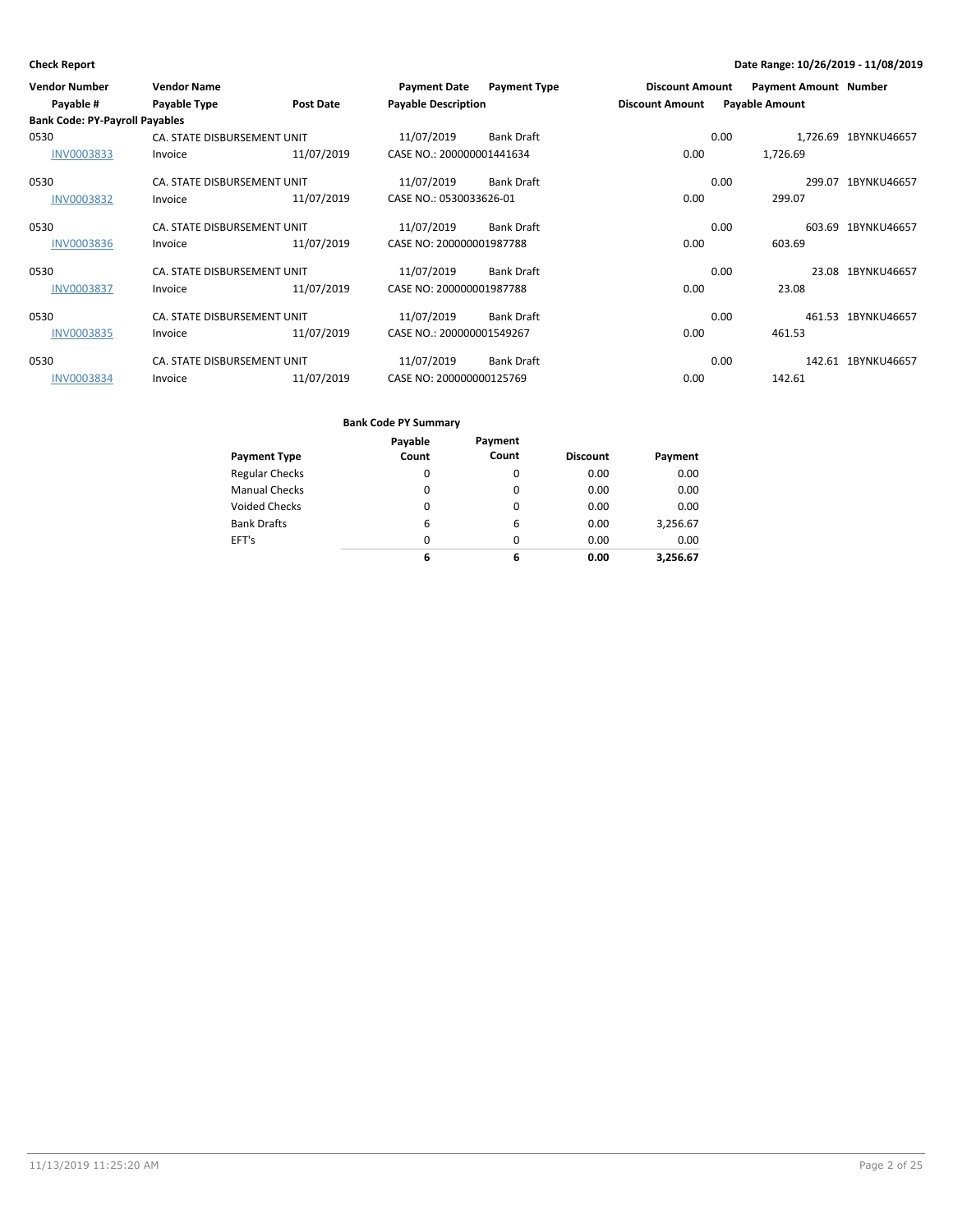| <b>Vendor Number</b>                  | <b>Vendor Name</b>                   |            | <b>Payment Date</b>                | <b>Payment Type</b>                               | <b>Discount Amount</b> |      | <b>Payment Amount Number</b> |               |
|---------------------------------------|--------------------------------------|------------|------------------------------------|---------------------------------------------------|------------------------|------|------------------------------|---------------|
| Payable #                             | Payable Type                         | Post Date  | <b>Payable Description</b>         |                                                   | <b>Discount Amount</b> |      | <b>Payable Amount</b>        |               |
| <b>Bank Code: AP-Regular Payables</b> |                                      |            |                                    |                                                   |                        |      |                              |               |
| 0574                                  | CALIFORNIA COAST UNIFORMS, INC       |            | 11/05/2019                         | Regular                                           |                        | 0.00 | 1,633.29 99964               |               |
| <u>7503</u>                           | Invoice                              | 11/04/2019 |                                    | (1) US ARMOR BALLISTIC VEST LEVEL IIIA            | 0.00                   |      | 1,633.29                     |               |
| 0759                                  | MONTEREY CO. WEEKLY CLASSIFIEDS      |            | 11/05/2019                         | Regular                                           |                        | 0.00 |                              | 509.07 100007 |
| 546-111297-00002 Invoice              |                                      | 11/04/2019 |                                    | LEGAL NOTICE - MUNI CODE CHAPTER 2.14             | 0.00                   |      | 67.88                        |               |
| 547-111297-00002 Invoice              |                                      | 11/04/2019 |                                    | LEGAL NOTICE - SUMMARY OF ORD 1064 &              | 0.00                   |      | 74.66                        |               |
| 548-111297-00002 Invoice              |                                      | 11/04/2019 | LEGAL NOTICE - USE PERMIT UP-19-13 |                                                   | 0.00                   |      | 108.60                       |               |
| 549-111297-00002 Invoice              |                                      | 11/04/2019 |                                    | 2015-2023 HOUSING ELEMENT UPDATE                  | 0.00                   |      | 176.48                       |               |
| 550-111297-00002 Invoice              |                                      | 11/04/2019 |                                    | NOTICE OF PUBLIC HEARING - MUNI CODE T            | 0.00                   |      | 81.45                        |               |
| 0790                                  | <b>COMMUNITY HUMAN SERVICES</b>      |            | 10/28/2019                         | Regular                                           |                        | 0.00 | 25,690.00 99906              |               |
| SEPTEMBER, FY20 Invoice               |                                      | 10/28/2019 | SEPT 2019 CDBG FOR GENESIS HOUSE   |                                                   | 0.00                   |      | 25,690.00                    |               |
|                                       |                                      |            |                                    |                                                   |                        |      |                              |               |
| 0981                                  | DEL MAR FRENCH LAUNDRY, INC.         |            | 11/05/2019                         | Regular                                           |                        | 0.00 |                              | 97.50 99969   |
| 10/14/19                              | Invoice                              | 11/04/2019 |                                    | RECREATION DEPT - 15 TABLE CLOTHS 10/14           | 0.00                   |      | 97.50                        |               |
| 1004                                  | DEPARTMENT OF JUSTICE                |            | 10/28/2019                         | Regular                                           |                        | 0.00 | 160.00 99909                 |               |
| 408515                                | Invoice                              | 10/28/2019 | SEPT 2019 - (5) FINGERPRINT APPS   |                                                   | 0.00                   |      | 160.00                       |               |
|                                       |                                      |            |                                    |                                                   |                        |      |                              |               |
| 1020                                  | DEPARTMENT OF TRANSPORTATION         |            | 11/05/2019                         | Regular                                           |                        | 0.00 | 5,952.32 99970               |               |
| SL191072                              | Invoice                              | 11/04/2019 |                                    | SIGNALS & LIGHTING (APRIL - JUNE 2019)            | 0.00                   |      | 2,104.69                     |               |
| SL200165                              | Invoice                              | 11/04/2019 |                                    | SIGNALS & LIGHTING (JULY - SEPT 2019)             | 0.00                   |      | 3,847.63                     |               |
| 1048                                  | DOCTORS ON DUTY MEDICAL GROUP        |            | 10/28/2019                         | Regular                                           |                        | 0.00 | 150.00 99910                 |               |
| 1132394                               | Invoice                              | 10/28/2019 | DMV PHYSICAL - PUBLIC WORKS        |                                                   | 0.00                   |      | 150.00                       |               |
|                                       |                                      |            |                                    |                                                   |                        |      |                              |               |
| 1090                                  | PARTSMASTER                          |            | 10/28/2019                         | Regular                                           |                        | 0.00 |                              | 53.21 99933   |
| 23474331                              | Invoice                              | 10/28/2019 | (1) FLEXIBLE UNIVERSAL JOINT SET   |                                                   | 0.00                   |      | 53.21                        |               |
| 1152                                  | ENTENMANN-ROVIN COMPANY              |            | 11/05/2019                         | Regular                                           |                        | 0.00 |                              | 77.62 99974   |
| 0147348-IN                            | Invoice                              | 11/04/2019 |                                    | (1) SEASIDE PD D130TT DOME BADGE - SER            | 0.00                   |      | 77.62                        |               |
|                                       |                                      |            |                                    |                                                   |                        |      |                              |               |
| 1188                                  | <b>FERGUSON ENTERPRISES INC #686</b> |            | 11/05/2019                         | Regular                                           |                        | 0.00 |                              | 72.30 99977   |
| 8097427                               | Invoice                              | 11/04/2019 | MISC SUPPLIES FOR WATER DEPT       |                                                   | 0.00                   |      | 72.30                        |               |
| 1224                                  | <b>FIRST ALARM</b>                   |            | 10/28/2019                         | Regular                                           |                        | 0.00 | 194.22 99915                 |               |
| 500542                                | Invoice                              | 10/28/2019 |                                    | SEASIDE POLICE - MONITORING 11/1/19 - 1/          | 0.00                   |      | 194.22                       |               |
|                                       | <b>FIRST ALARM</b>                   |            |                                    |                                                   |                        | 0.00 |                              |               |
| 1224<br>503112                        | Invoice                              | 11/04/2019 | 11/05/2019                         | Regular<br>11/1/19-1/31/20 MONITORING FOR (5) LOC | 0.00                   |      | 1,717.80 99978<br>1.717.80   |               |
|                                       |                                      |            |                                    |                                                   |                        |      |                              |               |
| 1334                                  | JOHN C GEMMA                         |            | 10/28/2019                         | Regular                                           |                        | 0.00 | 13.688.83 99920              |               |
| <u>CS1912</u>                         | Invoice                              | 10/28/2019 | SERVER STORAGE UPGRADE             |                                                   | 0.00                   |      | 13,688.83                    |               |
| 1334                                  | JOHN C GEMMA                         |            | 11/05/2019                         | Regular                                           |                        | 0.00 | 14,796.00 99992              |               |
| CS1913                                | Invoice                              | 11/04/2019 | JULY - SEPT, 2019 NETWORK SUPPORT  |                                                   | 0.00                   |      | 1,500.00                     |               |
| CS1914                                | Invoice                              | 11/04/2019 |                                    | (1) 3ParDay ONE CONTRACT EXTENSION                | 0.00                   |      | 13,296.00                    |               |
|                                       |                                      |            |                                    |                                                   |                        |      |                              |               |
| 1352                                  | GIRLS INC. OF THE CENTRAL COAST      |            | 10/28/2019                         | Regular                                           |                        | 0.00 | 3,903.47 99917               |               |
| 1 QTR, FY2019/20                      | Invoice                              | 10/28/2019 |                                    | CDBG FOR JUL-SEPT 2019; AFTER SCHOOL P            | 0.00                   |      | 3,903.47                     |               |
| 1392                                  | <b>GRANITE ROCK COMPANY</b>          |            | 11/05/2019                         | Regular                                           |                        | 0.00 | 165.71 99981                 |               |
| 1199950                               | Credit Memo                          | 11/04/2019 | TICKET #674818 - (11) PALLETS      |                                                   | 0.00                   |      | $-180.26$                    |               |
| 1201701                               | Invoice                              | 11/04/2019 |                                    | TICKET #675655 (2.22 TONS CLASS 2 AGG BA          | 0.00                   |      | 111.57                       |               |
| 1203068                               | Invoice                              | 11/04/2019 |                                    | 1.28 TONS DECOMPOSED GRANITE, .68 TON             | 0.00                   |      | 234.40                       |               |
|                                       |                                      |            |                                    |                                                   |                        |      |                              |               |
| 1392                                  | <b>GRANITE ROCK COMPANY</b>          |            | 11/05/2019                         | Regular                                           |                        | 0.00 | 128,686.47 99982             |               |
| 987965                                | Invoice                              | 11/04/2019 |                                    | FY2020 DAVID CUTINO PK THRU 8/31/2019 /           | 0.00                   |      | 128,686.47                   |               |
| 1494                                  | HD SUPPLY FACILITIES MAINTENANCE     |            | 11/05/2019                         | Regular                                           |                        | 0.00 |                              | 91.38 99987   |
| 1807459128                            | Credit Memo                          | 11/04/2019 | A/R CASH APPL FOR REF #9176017344  |                                                   | 0.00                   |      | $-2.95$                      |               |
| 9176309821                            | Credit Memo                          | 11/04/2019 | CREDIT MEMO FOR INV #9175451052    |                                                   | 0.00                   |      | $-105.84$                    |               |
| 9176656060                            | Invoice                              | 11/04/2019 |                                    | (1) NORTON 7500 HD DOOR CLOSER ADJ                | 0.00                   |      | 200.17                       |               |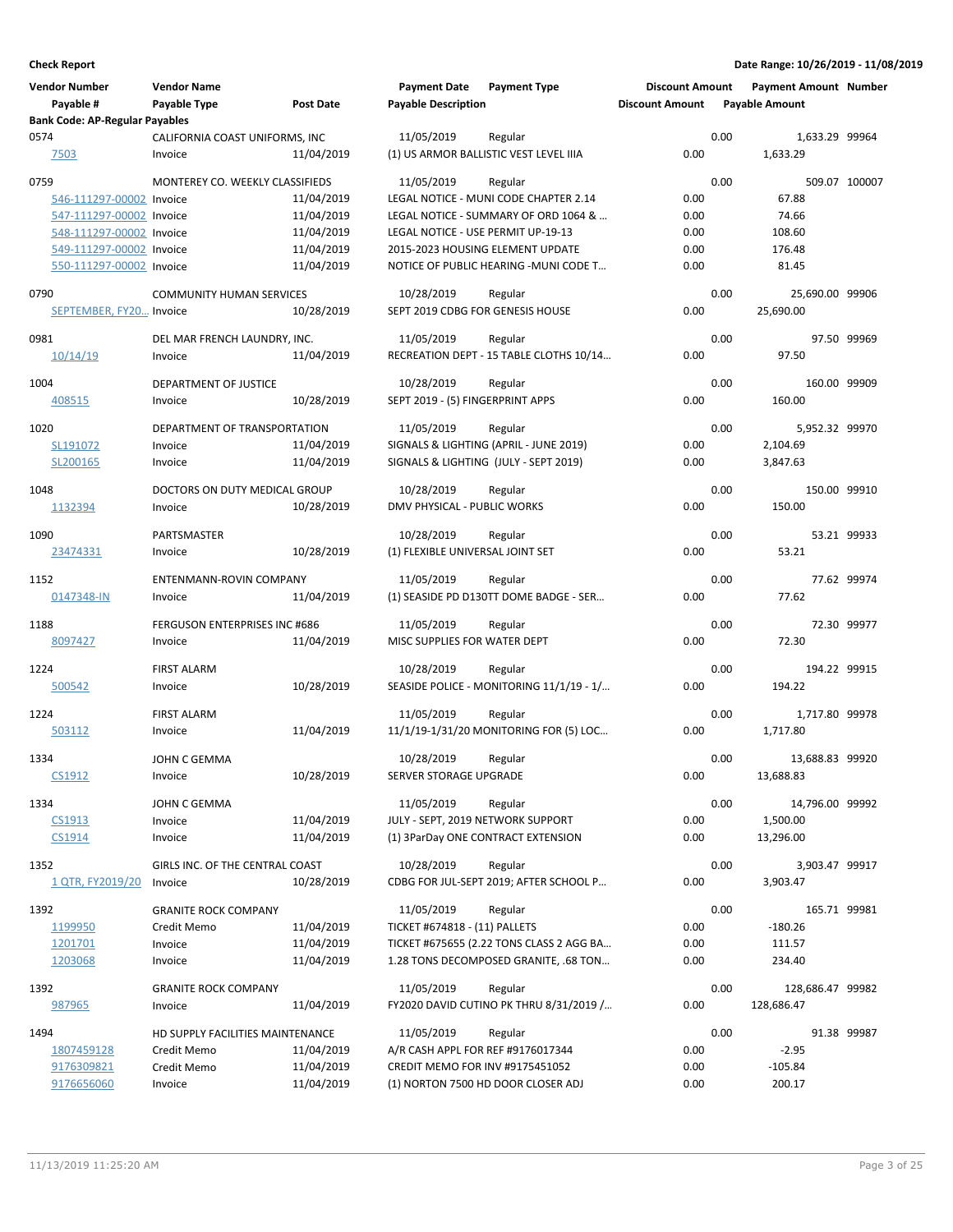| <b>Vendor Number</b><br>Payable # | <b>Vendor Name</b><br>Payable Type           | Post Date  | <b>Payment Date</b><br><b>Payable Description</b> | <b>Payment Type</b>                                | <b>Discount Amount</b><br><b>Discount Amount</b> |      | <b>Payment Amount Number</b><br><b>Payable Amount</b> |               |
|-----------------------------------|----------------------------------------------|------------|---------------------------------------------------|----------------------------------------------------|--------------------------------------------------|------|-------------------------------------------------------|---------------|
| 1615<br>11511                     | ANTHONY J. NOCITA<br>Invoice                 | 11/04/2019 | 11/05/2019                                        | Regular<br>CITY BIRTHDAY PARTY - SOUND SYSTEM SVCS | 0.00                                             | 0.00 | 2,000.00 99958<br>2,000.00                            |               |
|                                   |                                              |            |                                                   |                                                    |                                                  |      |                                                       |               |
| 1798<br>802-00000710365           | <b>KELLY-MOORE PAINT COMPANY</b><br>Invoice  | 10/28/2019 | 10/28/2019<br>PAINT FOR ROBERTS LAKE BOAT RACES   | Regular                                            | 0.00                                             | 0.00 | 59.27                                                 | 59.27 99922   |
| 1798<br>802-00000711714           | KELLY-MOORE PAINT COMPANY<br>Invoice         | 11/04/2019 | 11/05/2019<br>(8) HIGH DENS ROLLER COVERS         | Regular                                            | 0.00                                             | 0.00 | 10.40                                                 | 10.40 99995   |
|                                   |                                              |            |                                                   |                                                    |                                                  |      |                                                       |               |
| 1943<br>1 QTR, FY2019/20          | <b>LEGAL SERVICES FOR SENIORS</b><br>Invoice | 10/28/2019 | 10/28/2019                                        | Regular<br>CDBG FOR ATTORNEY SVCS - 1 QTR, 2019    | 0.00                                             | 0.00 | 2,453.00 99924<br>2,453.00                            |               |
| 1971                              | LIEBERT CASSIDY WHITMORE                     |            | 10/28/2019                                        | Regular                                            |                                                  | 0.00 | 5,662.00 99925                                        |               |
| 1486900                           | Invoice                                      | 10/28/2019 | SEPT 2019 - NEGOTIATION SVCS                      |                                                    | 0.00                                             |      | 5,662.00                                              |               |
| 1976                              | <b>LINCOLN AQUATICS</b>                      |            | 11/05/2019                                        | Regular                                            |                                                  | 0.00 | 326.31 99997                                          |               |
| D8663043                          | Credit Memo                                  | 11/04/2019 |                                                   | CREDIT MEMO FOR ORIG INV #D8658106                 | 0.00                                             |      | $-843.96$                                             |               |
| NU168618                          | Invoice                                      | 11/04/2019 |                                                   | (3) PRO SERIES PROZYMES FOR PATULLO PO             | 0.00                                             |      | 1,170.27                                              |               |
| 2102                              | MARTIN'S IRRIGATION SUPPLY, INC.             |            | 11/05/2019                                        | Regular                                            |                                                  | 0.00 | 337.85 99999                                          |               |
| 555179                            | Invoice                                      | 11/04/2019 |                                                   | 6" JUTE STAPLES, 15 GAL GOPHER BASKT, A            | 0.00                                             |      | 222.35                                                |               |
| 555805                            | Invoice                                      | 11/04/2019 | (12) WILCO ZINC GOPHER BAIT 1LB                   |                                                    | 0.00                                             |      | 115.50                                                |               |
| 2184                              | <b>MISSION LINEN SERVICE</b>                 |            | 11/05/2019                                        | Regular                                            |                                                  | 0.00 |                                                       | 328.84 100001 |
| 510869865                         | Invoice                                      | 11/04/2019 | SEASIDE FIRE DEPT LINEN SVC 10/3/19               |                                                    | 0.00                                             |      | 82.21                                                 |               |
| 510926270                         | Invoice                                      | 11/04/2019 | SEASIDE FIRE DEPT LINEN SVC 10/10/19              |                                                    | 0.00                                             |      | 82.21                                                 |               |
| 510972695                         | Invoice                                      | 11/04/2019 | SEASIDE FIRE DEPT LINEN SVC 10/17/19              |                                                    | 0.00                                             |      | 82.21                                                 |               |
| 511026583                         | Invoice                                      | 11/04/2019 | SEASIDE FIRE DEPT LINEN SVC 10/24/19              |                                                    | 0.00                                             |      | 82.21                                                 |               |
| 2186                              | <b>MISSION UNIFORM SERVICE</b>               |            | 10/28/2019                                        | Regular                                            |                                                  | 0.00 | 589.82 99926                                          |               |
| 510966509                         | Invoice                                      | 10/28/2019 |                                                   | RECREATION DEPT UNIFORM SVC 10/16/19               | 0.00                                             |      | 125.68                                                |               |
| 510996717                         | Invoice                                      | 10/28/2019 |                                                   | SEASIDE MAIN & UTILITIES UNIFORM SVC 10            | 0.00                                             |      | 328.17                                                |               |
| 510996718                         | Invoice                                      | 10/28/2019 |                                                   | SEASIDE POMA DEPT UNIFORM SVC 10/21/2              | 0.00                                             |      | 96.60                                                 |               |
| 511008373                         | Invoice                                      | 10/28/2019 |                                                   | SEASIDE POMA DEPT UNIFORM SVC 10/21/2              | 0.00                                             |      | 39.37                                                 |               |
| 2186                              | <b>MISSION UNIFORM SERVICE</b>               |            | 11/05/2019                                        | Regular                                            |                                                  | 0.00 |                                                       | 984.28 100002 |
| 510902181                         | Invoice                                      | 11/04/2019 | SEASIDE FIRE DEPT LINEN SVC 10/8/19               |                                                    | 0.00                                             |      | 33.18                                                 |               |
| 511005156                         | Invoice                                      | 11/04/2019 | SEASIDE FIRE DEPT LINEN SVC 10/22/19              |                                                    | 0.00                                             |      | 33.18                                                 |               |
| 511016277                         | Invoice                                      | 11/04/2019 |                                                   | RECREATION DEPT WEEKLY UNIFORM SVC 1               | 0.00                                             |      | 417.01                                                |               |
| 511046657                         | Invoice                                      | 11/04/2019 |                                                   | SEASIDE MAIN & UTILITIES UNIFORM SVC 10            | 0.00                                             |      | 356.30                                                |               |
| 511046658                         | Invoice                                      | 11/04/2019 |                                                   | SEASIDE POMA DEPT UNIFORM SVC 10/28/19             | 0.00                                             |      | 105.24                                                |               |
| 511051565                         | Invoice                                      | 11/04/2019 |                                                   | SEASIDE MAINT & UTILITIES UNIFORM SVC 1            | 0.00                                             |      | 39.37                                                 |               |
| 2238                              | MONTEREY BAY PEST CONTROL                    |            | 11/05/2019                                        | Regular                                            |                                                  | 0.00 |                                                       | 150.00 100005 |
| 0172596                           | Invoice                                      | 11/04/2019 |                                                   | SEASIDE POLICE DEPT MONTHLY SVC 10/28/             | 0.00                                             |      | 90.00                                                 |               |
| 0172598                           | Invoice                                      | 11/04/2019 |                                                   | 440 HARCOURT - STORAGE SHED MONTHLY                | 0.00                                             |      | 60.00                                                 |               |
| 2252                              | MONTEREY COUNTY D.A.'s OFFICE                |            | 10/28/2019                                        | Regular                                            |                                                  | 0.00 | 12,571.00 99928                                       |               |
| 9/26/19 MEMO                      | Invoice                                      | 10/28/2019 | <b>ASSET FORFEITURE DA# 865339</b>                |                                                    | 0.00                                             |      | 12,571.00                                             |               |
| 2294                              | MONTEREY CO. SHERIFF-CORONER                 |            | 11/05/2019                                        | Regular                                            |                                                  | 0.00 | 23,605.47 100006                                      |               |
| 1632                              | Invoice                                      | 11/04/2019 | $(1)$ CJIS 7/1/19 - 9/30/19                       |                                                    | 0.00                                             |      | 23,605.47                                             |               |
| 2295                              | MONTEREY COUNTY PETROLEUM                    |            | 10/28/2019                                        | Regular                                            |                                                  | 0.00 | 8,064.62 99929                                        |               |
| 332460                            | Invoice                                      | 10/28/2019 | 694 GALLONS DIESEL NO. 2                          |                                                    | 0.00                                             |      | 2,326.02                                              |               |
| 332461                            | Invoice                                      | 10/28/2019 | 1,490 GALLONS OF UNLEADED REG GAS                 |                                                    | 0.00                                             |      | 5,738.60                                              |               |
| 2328                              | <b>WALLACE GROUP</b>                         |            | 10/28/2019                                        | Regular                                            |                                                  | 0.00 | 1,316.25 99952                                        |               |
| 49349                             | Invoice                                      | 10/28/2019 |                                                   | SEPT 2019 - TIOGA DEVELOPMENT SEWER P              | 0.00                                             |      | 857.50                                                |               |
| 49354                             | Invoice                                      | 10/28/2019 |                                                   | SEPT 2019 - STORM GRATE PROJ MGMT SVCS             | 0.00                                             |      | 458.75                                                |               |
| 2328                              | <b>WALLACE GROUP</b>                         |            | 11/05/2019                                        | Regular                                            |                                                  | 0.00 |                                                       | 638.75 100037 |
| 49355                             | Invoice                                      | 11/04/2019 |                                                   | SEPT 2019 - ASCENT DEVLMNT PLAN CHECK              | 0.00                                             |      | 162.50                                                |               |
| 49367                             | Invoice                                      | 11/04/2019 |                                                   | SEPT 2019 - DEL MONTE SEWER UPGRADE S              | 0.00                                             |      | 476.25                                                |               |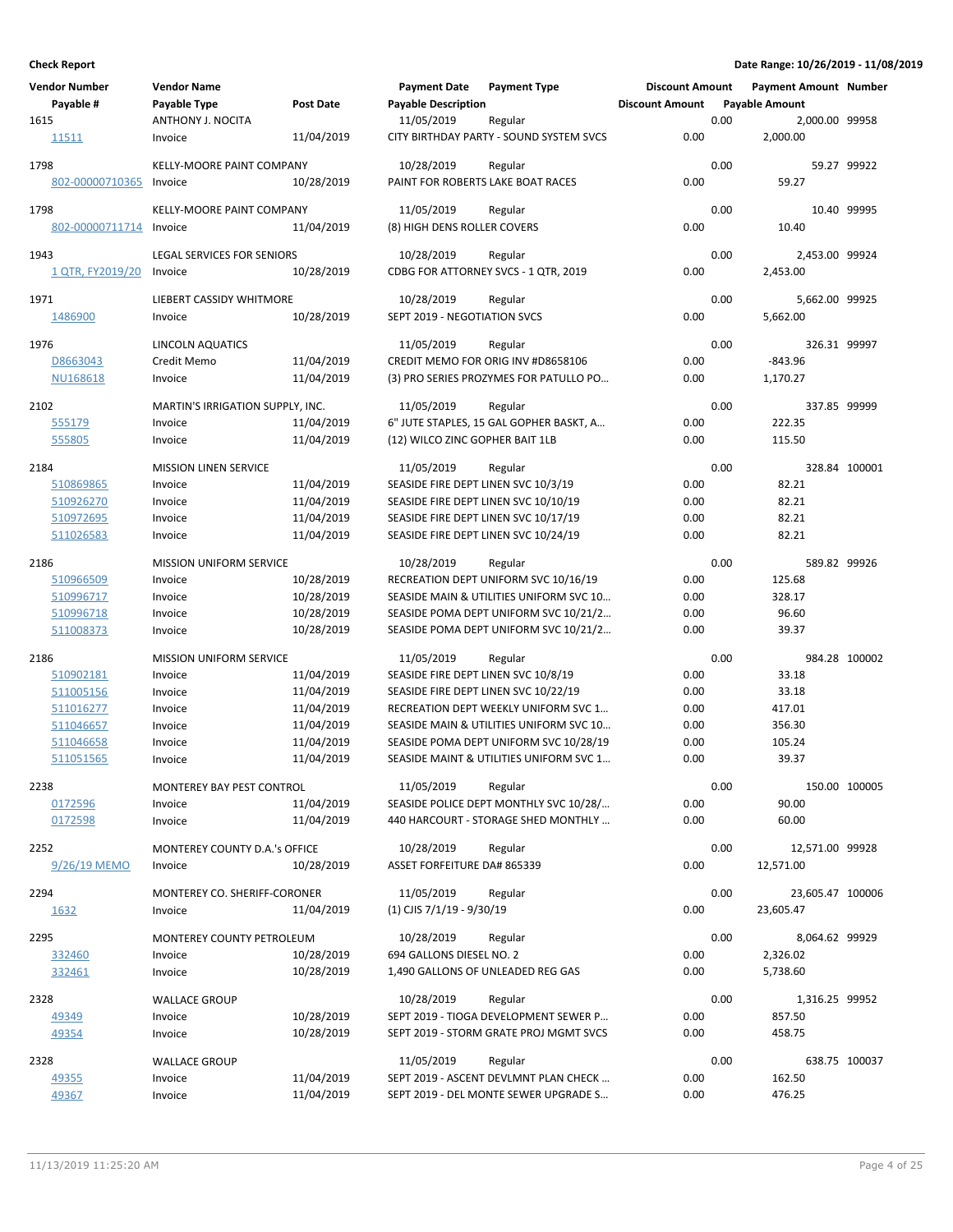| <b>Vendor Number</b>    | <b>Vendor Name</b>                |                  | <b>Payment Date</b>                | <b>Payment Type</b>                       | <b>Discount Amount</b> |      | <b>Payment Amount Number</b> |               |
|-------------------------|-----------------------------------|------------------|------------------------------------|-------------------------------------------|------------------------|------|------------------------------|---------------|
| Pavable #               | <b>Payable Type</b>               | <b>Post Date</b> | <b>Pavable Description</b>         |                                           | <b>Discount Amount</b> |      | <b>Payable Amount</b>        |               |
| 2351                    | <b>MONTEREY TIRE SERVICE</b>      |                  | 11/05/2019                         | Regular                                   |                        | 0.00 |                              | 24.73 100009  |
| 1-91796                 | Invoice                           | 11/04/2019       |                                    | (1) PARTS BOOT#, (1) LFLT FLAT REPAIR LT  | 0.00                   |      | 24.73                        |               |
| 2426                    | MCDONALD REFRIGERATION INC        |                  | 11/05/2019                         | Regular                                   |                        | 0.00 |                              | 187.44 100000 |
| 62684                   | Invoice                           | 11/04/2019       |                                    | CHILD DEV CTR - MONTHLY REFRIG MAINT 1    | 0.00                   |      | 187.44                       |               |
| 2652                    | <b>PACIFIC GAS &amp; ELECTRIC</b> |                  | 11/05/2019                         | Regular                                   |                        | 0.00 | 46,488.01 100012             |               |
| 8460074755-8 10 Invoice |                                   | 11/04/2019       | PGE Collective Statement 10/4/2019 |                                           | 0.00                   |      | 46,488.01                    |               |
| 2720                    | <b>OWEN EQUIPMENT COMPANY</b>     |                  | 11/05/2019                         | Regular                                   |                        | 0.00 | 1,009.20 100011              |               |
| 00047367                | Invoice                           | 11/04/2019       | (1) TUBE BROOM-POLY PLUS SHIPPING  |                                           | 0.00                   |      | 1,009.20                     |               |
| 2746                    | PENINSULA POOL SERVICE            |                  | 10/28/2019                         | Regular                                   |                        | 0.00 |                              | 88.84 99934   |
| 192961001               | Invoice                           | 10/28/2019       | (4) 4 GAL CASE SANI-CHLOR          |                                           | 0.00                   |      | 88.84                        |               |
| 2746                    | PENINSULA POOL SERVICE            |                  | 11/05/2019                         | Regular                                   |                        | 0.00 |                              | 88.84 100015  |
| 192961002               | Invoice                           | 11/04/2019       | (4) 4 GAL CASE SANI-CHLOR          |                                           | 0.00                   |      | 88.84                        |               |
| 2849                    | PREMIUM AUTO PARTS, INC.          |                  | 11/05/2019                         | Regular                                   |                        | 0.00 |                              | 30.01 100017  |
| 7474-175814             | Invoice                           | 11/04/2019       | (1) ENDURANCE MT ADPTR             |                                           | 0.00                   |      | 24.36                        |               |
| 7474-177421             | Invoice                           | 11/04/2019       | (1) NIF CR2032 / BATTERY           |                                           | 0.00                   |      | 3.27                         |               |
| 7474-177541             | Invoice                           | 11/04/2019       | (1) SUPER GLUE                     |                                           | 0.00                   |      | 2.38                         |               |
| 3040                    | SAFETY-KLEEN SYSTEMS INC          |                  | 10/28/2019                         | Regular                                   |                        | 0.00 | 935.01 99939                 |               |
| 81141454                | Invoice                           | 10/28/2019       |                                    | REFUSE DISPOSAL FOR 650 OLYMPIA AVE. 1    | 0.00                   |      | 935.01                       |               |
| 3040                    | SAFETY-KLEEN SYSTEMS INC          |                  | 11/05/2019                         | Regular                                   |                        | 0.00 |                              | 508.86 100021 |
| 81290986                | Invoice                           | 11/04/2019       |                                    | (1) LP AEROSOLS FOR INC 55GL FLAM AER, (1 | 0.00                   |      | 508.86                       |               |

| <b>Payment Type</b>   | Payable<br>Count | Payment<br>Count | <b>Discount</b> | Payment    |
|-----------------------|------------------|------------------|-----------------|------------|
| <b>Regular Checks</b> | 72               | 43               | 0.00            | 306,097.99 |
| <b>Manual Checks</b>  | $\Omega$         | 0                | 0.00            | 0.00       |
| Voided Checks         | 0                | 0                | 0.00            | 0.00       |
| <b>Bank Drafts</b>    | $\Omega$         | $\Omega$         | 0.00            | 0.00       |
| EFT's                 | 79               | 49               | 0.00            | 306,099.99 |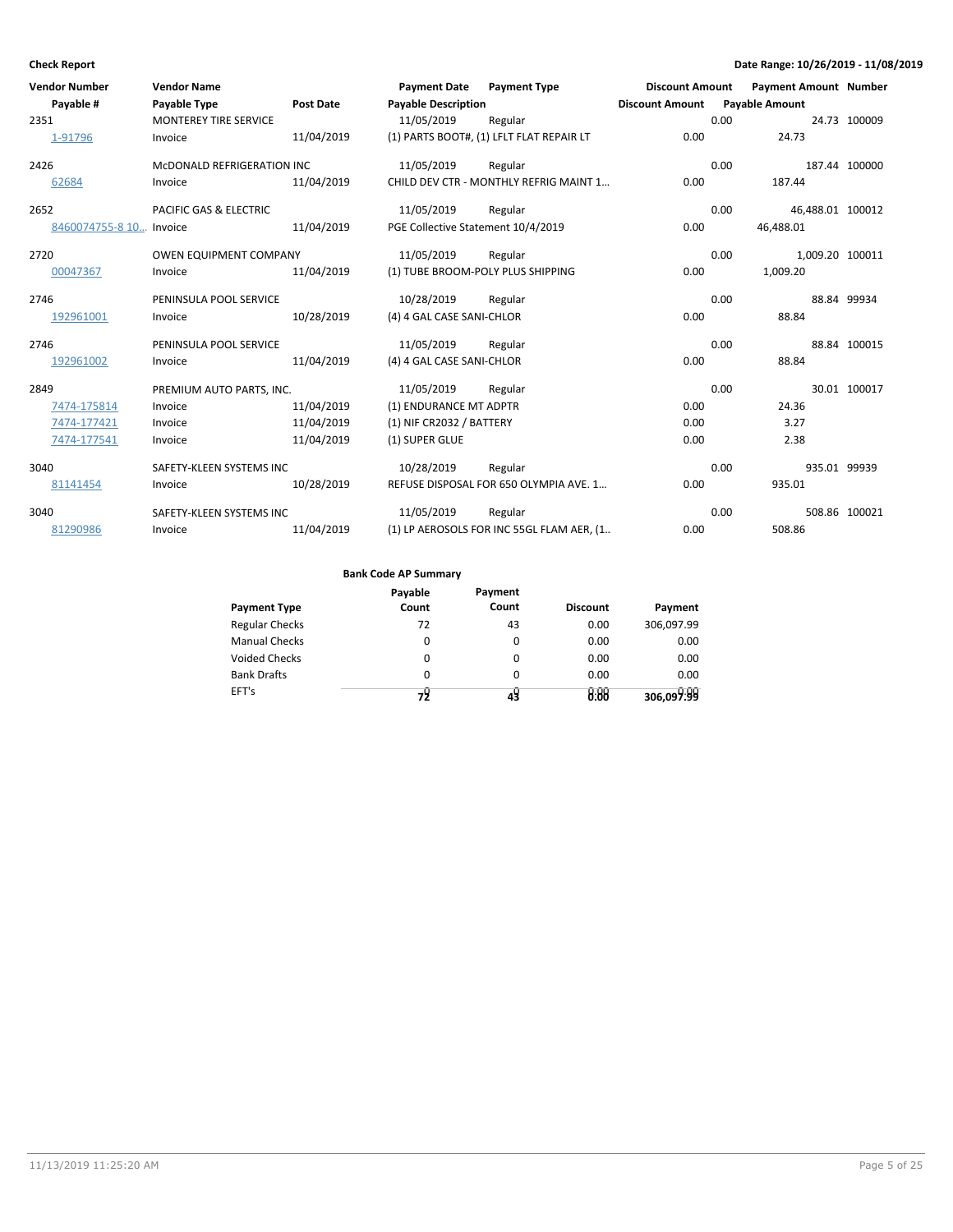| <b>Vendor Number</b>                  | <b>Vendor Name</b>            |                  | <b>Payment Date</b>        | <b>Payment Type</b> | <b>Discount Amount</b> |                       | <b>Payment Amount Number</b> |                   |
|---------------------------------------|-------------------------------|------------------|----------------------------|---------------------|------------------------|-----------------------|------------------------------|-------------------|
| Payable #                             | <b>Payable Type</b>           | <b>Post Date</b> | <b>Payable Description</b> |                     | <b>Discount Amount</b> | <b>Payable Amount</b> |                              |                   |
| <b>Bank Code: PY-Payroll Payables</b> |                               |                  |                            |                     |                        |                       |                              |                   |
| 3138                                  | SEASIDE EMPLOYEES ASSN        |                  | 10/28/2019                 | <b>Bank Draft</b>   |                        | 0.00                  |                              | 170.00 1392880896 |
| INV0003736                            | Invoice                       | 10/28/2019       | <b>DUES</b>                |                     | 0.00                   |                       | 170.00                       |                   |
| 3138                                  | <b>SEASIDE EMPLOYEES ASSN</b> |                  | 10/28/2019                 | <b>Bank Draft</b>   |                        | 0.00                  |                              | 170.00 1392880896 |
| <b>INV0003780</b>                     | Invoice                       | 10/28/2019       | <b>DUES</b>                |                     | 0.00                   |                       | 170.00                       |                   |
| 3153                                  | SEASIDE MANAGEMENT ASSN       |                  | 10/28/2019                 | <b>Bank Draft</b>   |                        | 0.00                  |                              | 35.00 1392880896  |
| <b>INV0003783</b>                     | Invoice                       | 10/28/2019       | <b>DUES</b>                |                     | 0.00                   |                       | 35.00                        |                   |
| 3153                                  | SEASIDE MANAGEMENT ASSN       |                  | 10/28/2019                 | <b>Bank Draft</b>   |                        | 0.00                  |                              | 35.00 1392880896  |
| <b>INV0003739</b>                     | Invoice                       | 10/28/2019       | <b>DUES</b>                |                     | 0.00                   |                       | 35.00                        |                   |

| <b>Payment Type</b>   | Payable<br>Count | Payment<br>Count | <b>Discount</b> | Payment |
|-----------------------|------------------|------------------|-----------------|---------|
|                       |                  |                  |                 |         |
| <b>Regular Checks</b> | 0                | O                | 0.00            | 0.00    |
| <b>Manual Checks</b>  | 0                |                  | 0.00            | 0.00    |
| <b>Voided Checks</b>  | 0                | 0                | 0.00            | 0.00    |
| <b>Bank Drafts</b>    | Δ.               | 4                | 0.00            | 410.00  |
| EFT's                 |                  |                  | 8:88            | 418.88  |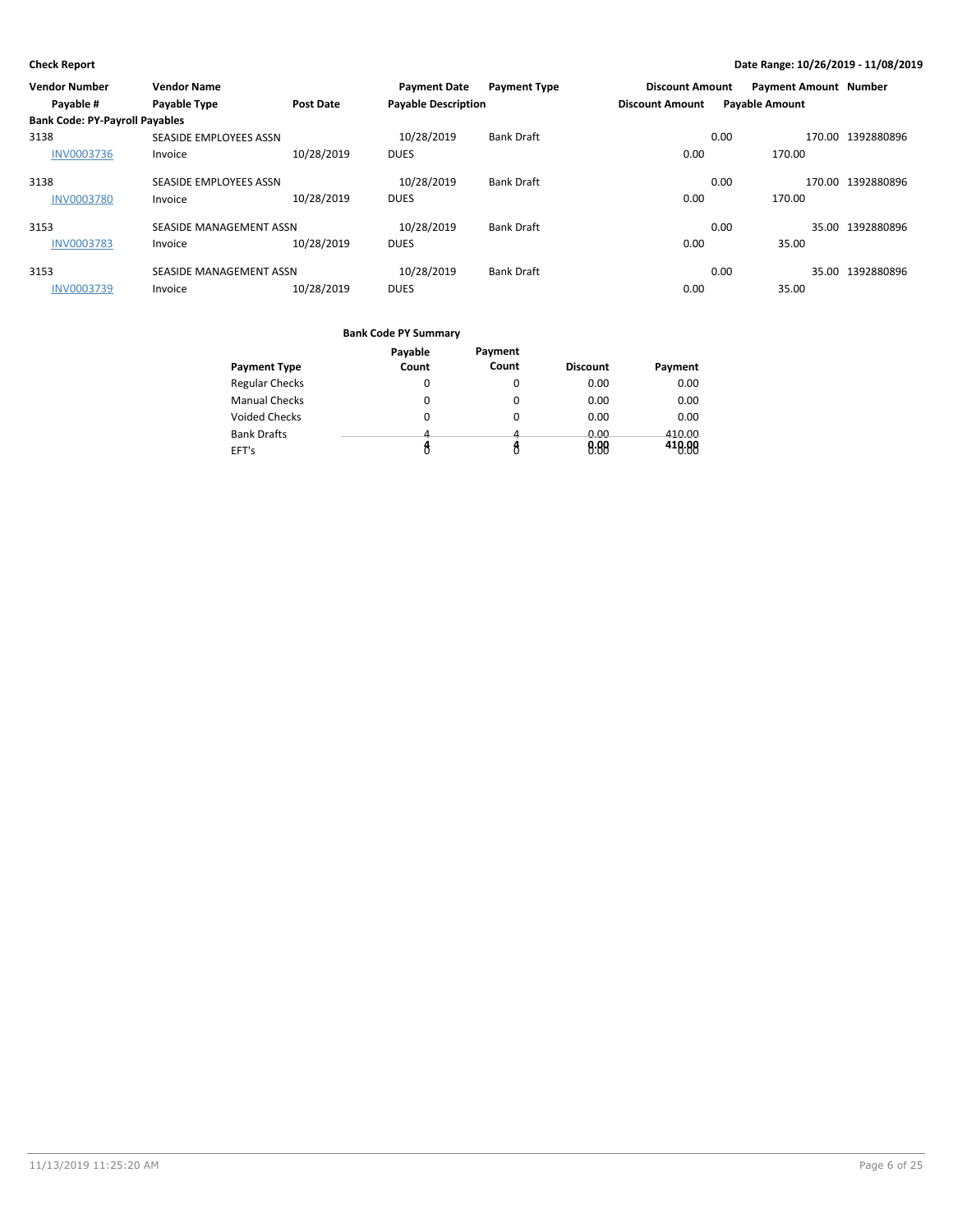| <b>Vendor Number</b>                  | <b>Vendor Name</b>         |            | <b>Payment Date</b>                    | <b>Payment Type</b>                         | <b>Discount Amount</b> |      | <b>Payment Amount Number</b> |               |
|---------------------------------------|----------------------------|------------|----------------------------------------|---------------------------------------------|------------------------|------|------------------------------|---------------|
| Payable #                             | Payable Type               | Post Date  | <b>Payable Description</b>             |                                             | <b>Discount Amount</b> |      | <b>Payable Amount</b>        |               |
| <b>Bank Code: AP-Regular Payables</b> |                            |            |                                        |                                             |                        |      |                              |               |
| 3154                                  | GREEN VALLEY LANSCAPE INC. |            | 11/05/2019                             | Regular                                     |                        | 0.00 | 127.82 99983                 |               |
| 35741                                 | Invoice                    | 11/04/2019 |                                        | MISC PLANTS FOR LAGUNA GRANDE FRONT         | 0.00                   |      | 144.21                       |               |
| 35743                                 | Credit Memo                | 11/04/2019 | CREDIT MEMO FOR INV #35741             |                                             | 0.00                   |      | $-144.21$                    |               |
| 35775                                 | Invoice                    | 11/04/2019 | (8) 2" x 8' STAKES                     |                                             | 0.00                   |      | 51.13                        |               |
| 35783                                 | Invoice                    | 11/04/2019 | (12) 2" x 8' STAKES                    |                                             | 0.00                   |      | 76.69                        |               |
| 3211                                  | SHERWIN-WILLIAMS CO.       |            | 11/05/2019                             | Regular                                     |                        | 0.00 |                              | 260.39 100022 |
| 9840-1                                | Invoice                    | 11/04/2019 | PAINT SUPPLIES FOR PD PARKING LOT      |                                             | 0.00                   |      | 111.86                       |               |
| 9885-6                                | Invoice                    | 11/04/2019 |                                        | (5) 5 GAL PRO PARK WB YELLOW - STREETS      | 0.00                   |      | 148.53                       |               |
| 3249                                  | <b>SMART &amp; FINAL</b>   |            | 10/28/2019                             | Regular                                     |                        | 0.00 |                              | 4.91 99945    |
| REF #051584                           | Invoice                    | 10/28/2019 | STORE #455 / REF #051584               |                                             | 0.00                   |      | 4.91                         |               |
|                                       |                            |            |                                        |                                             |                        |      |                              |               |
| 3249                                  | <b>SMART &amp; FINAL</b>   |            | 11/05/2019                             | Regular                                     |                        | 0.00 |                              | 33.96 100025  |
| <b>REF #042159</b>                    | Invoice                    | 11/04/2019 |                                        | STORE #455 / REF #042159; PURCHASE ON       | 0.00                   |      | 33.96                        |               |
| 3307                                  | <b>SAME DAY SHRED</b>      |            | 10/28/2019                             | Regular                                     |                        | 0.00 |                              | 45.00 99940   |
| 37829                                 | Invoice                    | 10/28/2019 |                                        | FINANCE DEPT - 64 GAL BIN SVCD ON 10/17     | 0.00                   |      | 45.00                        |               |
|                                       |                            |            |                                        |                                             |                        |      |                              |               |
| 3319                                  | STAPLES ADVANTAGE          |            | 10/28/2019                             | Regular                                     |                        | 0.00 | 611.41 99946                 |               |
| 3426746931                            | Invoice                    | 10/28/2019 |                                        | ENGINEERING - MISC SUPPLIES 10/2/19         | 0.00                   |      | 67.59                        |               |
| 3426746932                            | Invoice                    | 10/28/2019 |                                        | POLICE DEPT - ENV, CHAIR, ORGNZR MESH,      | 0.00                   |      | 142.40                       |               |
| 3426746934                            | Invoice                    | 10/28/2019 |                                        | POLICE DEPT - PAD, MOUSE, GEL WCLOTH,       | 0.00                   |      | 9.49                         |               |
| 3427364654                            | Invoice                    | 10/28/2019 | POLICE DEPT - (1) BINDER1ASST 4        |                                             | 0.00                   |      | 25.12                        |               |
| 3427364655                            | Invoice                    | 10/28/2019 |                                        | POLICE DEPT - BINDERS (8), INDEX MULCL 1    | 0.00                   |      | 73.62                        |               |
| 3427364656                            | Invoice                    | 10/28/2019 |                                        | RECREATION DEPT - MISC SUPPLIES 10/5/19     | 0.00                   |      | 185.99                       |               |
| 3428090188                            | Invoice                    | 10/28/2019 | CITY HALL MISC SUPPLIES 10/15/19       |                                             | 0.00                   |      | 69.00                        |               |
| 3428195086                            | Invoice                    | 10/28/2019 | CITY HALL MISC SUPPLIES 10/16/19       |                                             | 0.00                   |      | 38.20                        |               |
| 3319                                  | STAPLES ADVANTAGE          |            | 11/05/2019                             | Regular                                     |                        | 0.00 |                              | 900.88 100027 |
| 3427618146                            | Invoice                    | 11/04/2019 | POLICE - CUSTOM SELF-INK STAMP         |                                             | 0.00                   |      | 29.49                        |               |
| 3427618148                            | Invoice                    | 11/04/2019 | POLICE - CUSTOM SELF-INK STAMP         |                                             | 0.00                   |      | 29.49                        |               |
| 3427778429                            | Invoice                    | 11/04/2019 |                                        | POLICE - (2) BOXES HANGING FILES GRN        | 0.00                   |      | 57.88                        |               |
| 3428195088                            | Credit Memo                | 11/04/2019 |                                        | RECREATION - CREDIT MEMO FOR ORIG INV       | 0.00                   |      | $-72.00$                     |               |
| 3428264901                            | Invoice                    | 11/04/2019 |                                        | <b>ENGINEERING - WIRELESS COMFORT DESKT</b> | 0.00                   |      | 49.70                        |               |
| 3428264903                            | Invoice                    | 11/04/2019 | <b>RECREATION - 10PK STORAGE BOXES</b> |                                             | 0.00                   |      | 21.87                        |               |
| 3428333199                            | Invoice                    | 11/04/2019 |                                        | RECREATION - (2) 8" TITANIUM SCISSOR 3 PK   | 0.00                   |      | 34.85                        |               |
| 3428529597                            | Invoice                    | 11/04/2019 |                                        | POLICE DEPT - MISC SUPPLIES 10/19/19        | 0.00                   |      | 545.35                       |               |
| 3428529598                            | Invoice                    | 11/04/2019 | POLICE - (12) DISNFCT WIPES 75/PK      |                                             | 0.00                   |      | 58.60                        |               |
| 3428529600                            | Invoice                    | 11/04/2019 | CITY HALL SUPPLIES 10/19/19            |                                             | 0.00                   |      | 44.08                        |               |
| 3428529601                            | Invoice                    | 11/04/2019 | CITY HALL SUPPLIES 10/19/19            |                                             | 0.00                   |      | 101.57                       |               |
| 3535                                  | USA BLUEBOOK               |            | 10/28/2019                             | Regular                                     |                        | 0.00 | 488.49 99950                 |               |
| 031075                                | Invoice                    | 10/28/2019 | (1) AGITATOR W/34' SS SHAFT/55 GAL     |                                             | 0.00                   |      | 488.49                       |               |
|                                       |                            |            |                                        |                                             |                        |      |                              |               |
| 3786                                  | COPWARE, INC.              |            | 10/28/2019                             | Regular                                     |                        | 0.00 | 395.00 99908                 |               |
| 84861                                 | Invoice                    | 10/28/2019 |                                        | 2020 COPWARE CAL CODES - SITE LICENSE       | 0.00                   |      | 395.00                       |               |
| 3851                                  | BOUND TREE MEDICAL, LLC    |            | 11/05/2019                             | Regular                                     |                        | 0.00 | 1,710.06 99963               |               |
| 83388825                              | Invoice                    | 11/04/2019 | MISC SUPPLIES FOR SEASIDE FIRE DEPT    |                                             | 0.00                   |      | 1,685.05                     |               |
| 83391886                              | Invoice                    | 11/04/2019 |                                        | (10) CURAPLEX NASOPHARYNGEAL AIRWAY         | 0.00                   |      | 25.01                        |               |
| 3883                                  | FELIPE DE JESUS OLVERA     |            | 10/28/2019                             | Regular                                     |                        | 0.00 | 10,700.00 99913              |               |
| 2392                                  | Invoice                    | 10/28/2019 | W. BROADWAY AVE. TREE TRIMMING         |                                             | 0.00                   |      | 6,300.00                     |               |
| 2394                                  | Invoice                    | 10/28/2019 |                                        | TRIM CYPRESS TREE AT 440 HARCOURT AVE.      | 0.00                   |      | 4,400.00                     |               |
|                                       |                            |            |                                        |                                             |                        |      |                              |               |
| 4059                                  | SILKSCREEN EXPRESS         |            | 11/05/2019                             | Regular                                     |                        | 0.00 |                              | 122.71 100024 |
| 3981                                  | Invoice                    | 11/04/2019 |                                        | (1) APRON, (1) PULLOVER, (1) BACKPACK       | 0.00                   |      | 122.71                       |               |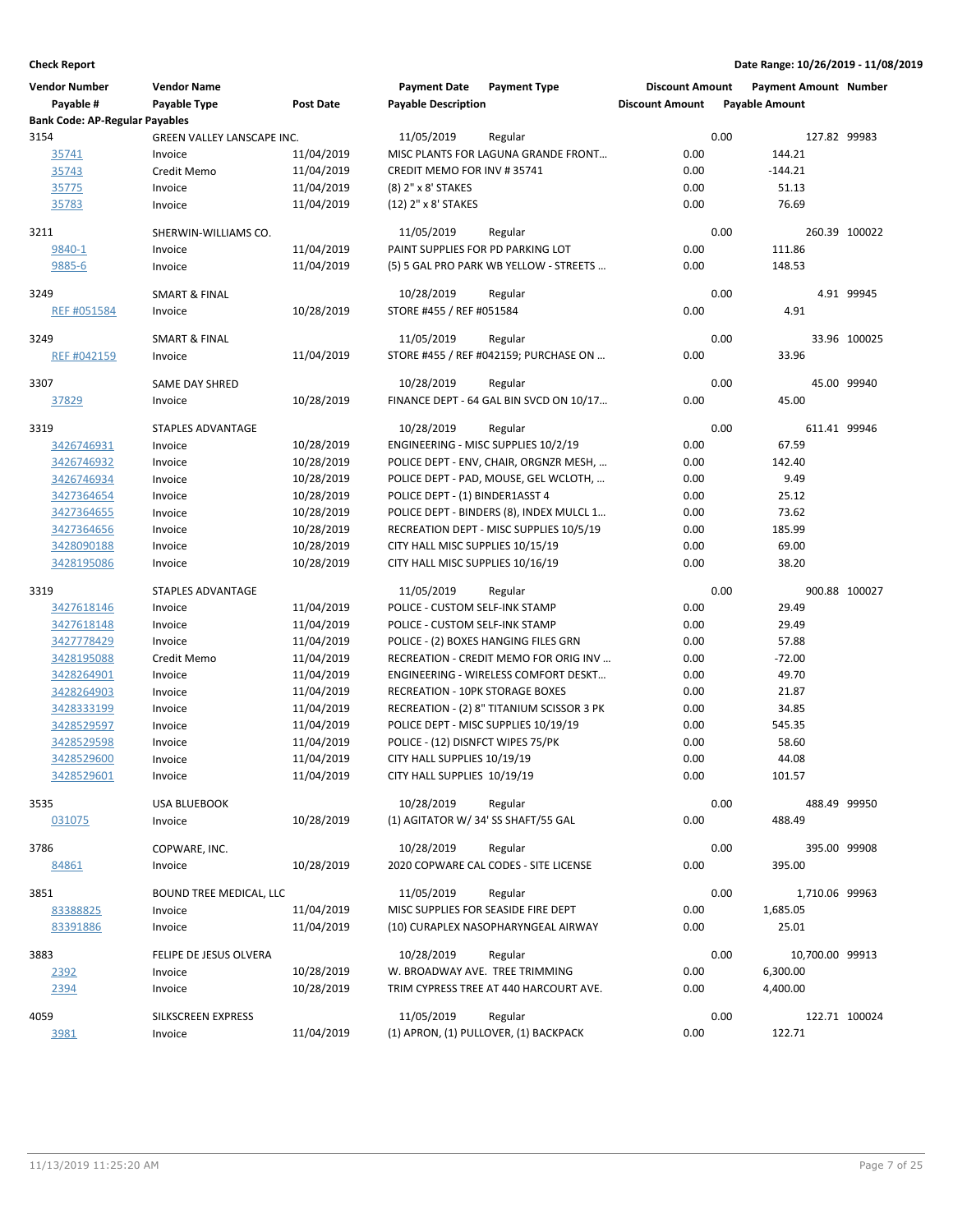| <b>Vendor Number</b> | <b>Vendor Name</b>              |                  | <b>Payment Date</b>                | <b>Payment Type</b>                             | <b>Discount Amount</b> |      | <b>Payment Amount Number</b> |               |
|----------------------|---------------------------------|------------------|------------------------------------|-------------------------------------------------|------------------------|------|------------------------------|---------------|
| Payable #            | <b>Payable Type</b>             | <b>Post Date</b> | <b>Payable Description</b>         |                                                 | <b>Discount Amount</b> |      | <b>Payable Amount</b>        |               |
| 4169                 | <b>ALBERT WEISFUSS</b>          |                  | 10/28/2019                         | Regular                                         |                        | 0.00 | 1,625.00 99898               |               |
| 000306               | Invoice                         | 10/28/2019       |                                    | CUTINO PARK M. CYPRESS ASSESSMENT               | 0.00                   |      | 425.00                       |               |
| 000307               | Invoice                         | 10/28/2019       | JULY 2019 - PERMIT INSPECTIONS (1) |                                                 | 0.00                   |      | 75.00                        |               |
| 000308               | Invoice                         | 10/28/2019       |                                    | AUGUST 2019 - PERMIT INSPECTIONS (7)            | 0.00                   |      | 525.00                       |               |
| 000309               | Invoice                         | 10/28/2019       |                                    | SEPTEMBER 2019 - PERMIT INSPECTIONS (8)         | 0.00                   |      | 600.00                       |               |
| 4222                 | HARRIS & ASSOCIATES, INC.       |                  | 11/05/2019                         | Regular                                         |                        | 0.00 | 48,322.50 99985              |               |
| 41918                | Invoice                         | 11/04/2019       |                                    | 6/30/19 - 7/27/19 PAVEMENT REHAB PROJE          | 0.00                   |      | 33,775.00                    |               |
| 42504                | Invoice                         | 11/04/2019       |                                    | 8/25/19 - 9/28/19 LIFT STATION UPGRADES         | 0.00                   |      | 5,670.00                     |               |
| 42505                | Invoice                         | 11/04/2019       | 8/25/19 - 9/28/19 CIP MGMT SVCS    |                                                 | 0.00                   |      | 8,877.50                     |               |
| 4425                 | <b>MONTEREY AUTO SUPPLY</b>     |                  | 11/05/2019                         | Regular                                         |                        | 0.00 |                              | 319.65 100004 |
| 669599.              | Credit Memo                     | 10/10/2019       | CREDIT MEMO FOR ORIG INV #669383   |                                                 | 0.00                   |      | $-14.75$                     |               |
| 670458               | Invoice                         | 11/04/2019       | (1) 16" 8P SKT                     |                                                 | 0.00                   |      | 8.18                         |               |
| 670854               | Invoice                         | 11/04/2019       |                                    | (2) CABIN AIR FILTR, (1) OIL FILTR, (1) AIR FIL | 0.00                   |      | 157.68                       |               |
| 671550               | Invoice                         | 11/04/2019       | (4) QWIK RUBBER VALVE              |                                                 | 0.00                   |      | 17.09                        |               |
| 672899               | Invoice                         | 11/04/2019       | (1) TAIL LIGHT                     |                                                 | 0.00                   |      | 32.94                        |               |
| 673620               | Invoice                         | 11/04/2019       | (1) NEUTRAL SAFETY SWITCH          |                                                 | 0.00                   |      | 18.55                        |               |
| 674705               | Invoice                         | 11/04/2019       | (2) NITRILE DISPOS GLOVE           |                                                 | 0.00                   |      | 23.90                        |               |
| 675055               | Invoice                         | 11/04/2019       |                                    | (4) NITRILE DISPOS GLOVE, (2) LATEX DISPOS      | 0.00                   |      | 76.06                        |               |
| 4487                 | PACIFIC TELEMANAGEMENT SERVICES |                  | 11/05/2019                         | Regular                                         |                        | 0.00 |                              | 131.00 100013 |
| 2030613              | Invoice                         | 11/04/2019       |                                    | NOV 2019 - PAY PHONES AT CITY HALL, BRA         | 0.00                   |      | 103.00                       |               |
| 2030631              | Invoice                         | 11/04/2019       |                                    | NOV 2019 - PAY PHONE AT OLDEMEYER CTR           | 0.00                   |      | 28.00                        |               |
| 4892                 | <b>EDGES ELECTRICAL GROUP</b>   |                  | 10/28/2019                         | Regular                                         |                        | 0.00 |                              | 2.78 99911    |
| S4784964.001         | Invoice                         | 10/28/2019       |                                    | (2) SNAP-IN BUSHING, (1) 2G BLANK PLT           | 0.00                   |      | 2.78                         |               |
| 4892                 | <b>EDGES ELECTRICAL GROUP</b>   |                  | 11/05/2019                         | Regular                                         |                        | 0.00 | 155.60 99972                 |               |
| S4786841.001         | Invoice                         | 11/04/2019       | MISC ELECTRICAL POMA SUPPLIES      |                                                 | 0.00                   |      | 24.56                        |               |
| S4786844.001         | Invoice                         | 11/04/2019       | MISC ELECTRICAL POMA SUPPLIES      |                                                 | 0.00                   |      | 131.04                       |               |

|                       | Payable | Payment  |                 |           |
|-----------------------|---------|----------|-----------------|-----------|
| <b>Payment Type</b>   | Count   | Count    | <b>Discount</b> | Payment   |
| <b>Regular Checks</b> | 55      | 18       | 0.00            | 65,957.16 |
| <b>Manual Checks</b>  | 0       | 0        | 0.00            | 0.00      |
| Voided Checks         | 0       | $\Omega$ | 0.00            | 0.00      |
| <b>Bank Drafts</b>    | 50      | 18       | 0.00            | 65,950.00 |
| EFT's                 | 0       | $\Omega$ | 0.00            | 0.00      |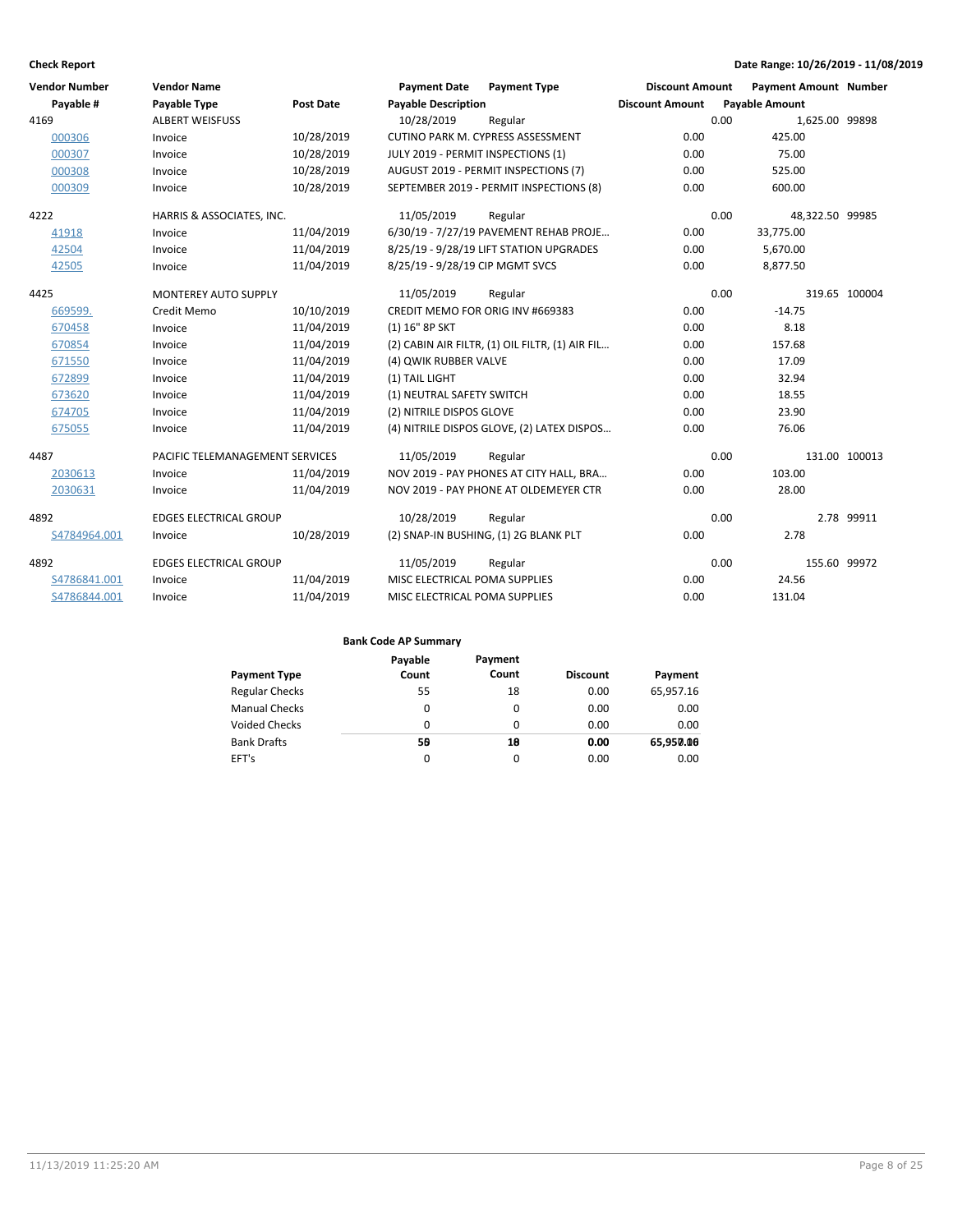| <b>Vendor Number</b>                  | <b>Vendor Name</b>               |            | <b>Payment Date</b>        | <b>Payment Type</b>                     | <b>Discount Amount</b> | <b>Payment Amount Number</b> |                      |
|---------------------------------------|----------------------------------|------------|----------------------------|-----------------------------------------|------------------------|------------------------------|----------------------|
| Payable #                             | Payable Type                     | Post Date  | <b>Payable Description</b> |                                         | <b>Discount Amount</b> | <b>Payable Amount</b>        |                      |
| <b>Bank Code: PY-Payroll Payables</b> |                                  |            |                            |                                         |                        |                              |                      |
| 4920                                  | <b>ICMA RETIREMENT TRUST-457</b> |            | 11/07/2019                 | <b>Bank Draft</b>                       |                        | 0.00                         | 36,291.75 562306828  |
| <b>INV0003844</b>                     | Invoice                          | 11/07/2019 | <b>CONTRIBUTIONS</b>       |                                         | 0.00                   | 36.291.75                    |                      |
| 4920                                  | <b>ICMA RETIREMENT TRUST-457</b> |            | 11/07/2019                 | <b>Bank Draft</b>                       |                        | 0.00                         | 313.82 562306828     |
| INV0003812                            | Debit Memo                       | 11/07/2019 |                            | BARTLETT LOAN 4 ADJ: T/B APPLIED TO LOA | 0.00                   | 313.82                       |                      |
| 4920                                  | <b>ICMA RETIREMENT TRUST-457</b> |            | 10/28/2019                 | Bank Draft                              |                        | 0.00                         | -313.82 3255864494   |
| CM0000302                             | Credit Memo                      | 10/28/2019 |                            | BARTLETT LOAN 4 ADJ: T/B ADDED TO 11/7/ | 0.00                   | $-313.82$                    |                      |
| 4920                                  | <b>ICMA RETIREMENT TRUST-457</b> |            | 10/28/2019                 | Bank Draft                              |                        | 0.00                         | 90.10 3255864494     |
| DM0000316                             | Debit Memo                       | 10/28/2019 | ANDERSON LOAN ADJ          |                                         | 0.00                   | 90.10                        |                      |
| 4920                                  | <b>ICMA RETIREMENT TRUST-457</b> |            | 10/28/2019                 | <b>Bank Draft</b>                       |                        | 0.00                         | 35.323.86 3255864494 |
| <b>INV0003806</b>                     | Invoice                          | 10/28/2019 | <b>CONTRIBUTIONS</b>       |                                         | 0.00                   | 35,323.86                    |                      |

|                       | Payable | Payment  |                 |           |
|-----------------------|---------|----------|-----------------|-----------|
| <b>Payment Type</b>   | Count   | Count    | <b>Discount</b> | Payment   |
| <b>Regular Checks</b> | 0       | 0        | 0.00            | 0.00      |
| <b>Manual Checks</b>  | 0       | 0        | 0.00            | 0.00      |
| <b>Voided Checks</b>  |         |          | 0.88            | 71,709.99 |
| <b>Bank Drafts</b>    |         | 5        | 0.00            | 71,705.71 |
| EFT's                 | 0       | $\Omega$ | 0.00            | 0.00      |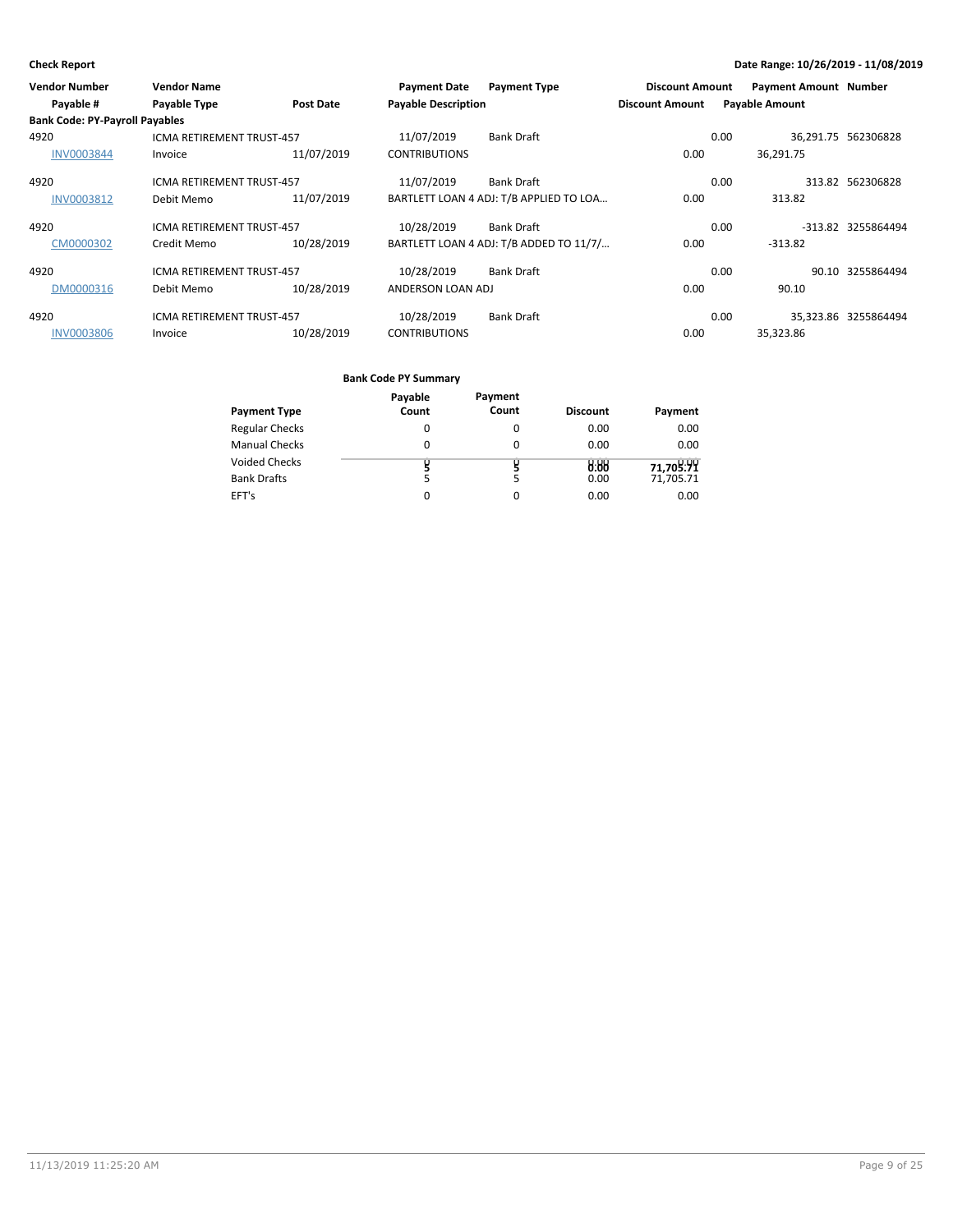| <b>Vendor Number</b>                  | <b>Vendor Name</b>        |                  | <b>Payment Date</b>            | <b>Payment Type</b>                    | <b>Discount Amount</b> | <b>Payment Amount Number</b> |               |
|---------------------------------------|---------------------------|------------------|--------------------------------|----------------------------------------|------------------------|------------------------------|---------------|
| Pavable #                             | <b>Pavable Type</b>       | <b>Post Date</b> | <b>Payable Description</b>     |                                        | <b>Discount Amount</b> | <b>Pavable Amount</b>        |               |
| <b>Bank Code: AP-Regular Payables</b> |                           |                  |                                |                                        |                        |                              |               |
| 4970                                  | <b>WHITSON ENGINEERS</b>  |                  | 11/05/2019                     | Regular                                |                        | 0.00                         | 765.00 100038 |
| 0022958                               | Invoice                   | 11/04/2019       | SEPT 2019 - CAPRA PARK - CIVIL |                                        | 0.00                   | 765.00                       |               |
| 5038                                  | THE VILLAGE PROJECT, INC. |                  | 10/28/2019                     | Regular                                |                        | 2.175.00 99948<br>0.00       |               |
| 1 QTR, FY2019/20                      | Invoice                   | 10/28/2019       |                                | CDBG FOR AFTERSCHOOL TUTORS - 1 QTR, 2 | 0.00                   | 2.175.00                     |               |

| Payable  | Payment  |                 |          |
|----------|----------|-----------------|----------|
| Count    | Count    | <b>Discount</b> | Payment  |
| 2        | 2        | 0.00            | 2,940.00 |
| 0        | 0        | 0.00            | 0.00     |
|          |          | 0.88            | 2,940.00 |
| $\Omega$ | $\Omega$ | 0.00            | 0.00     |
| 0        | 0        | 0.00            | 0.00     |
|          |          |                 |          |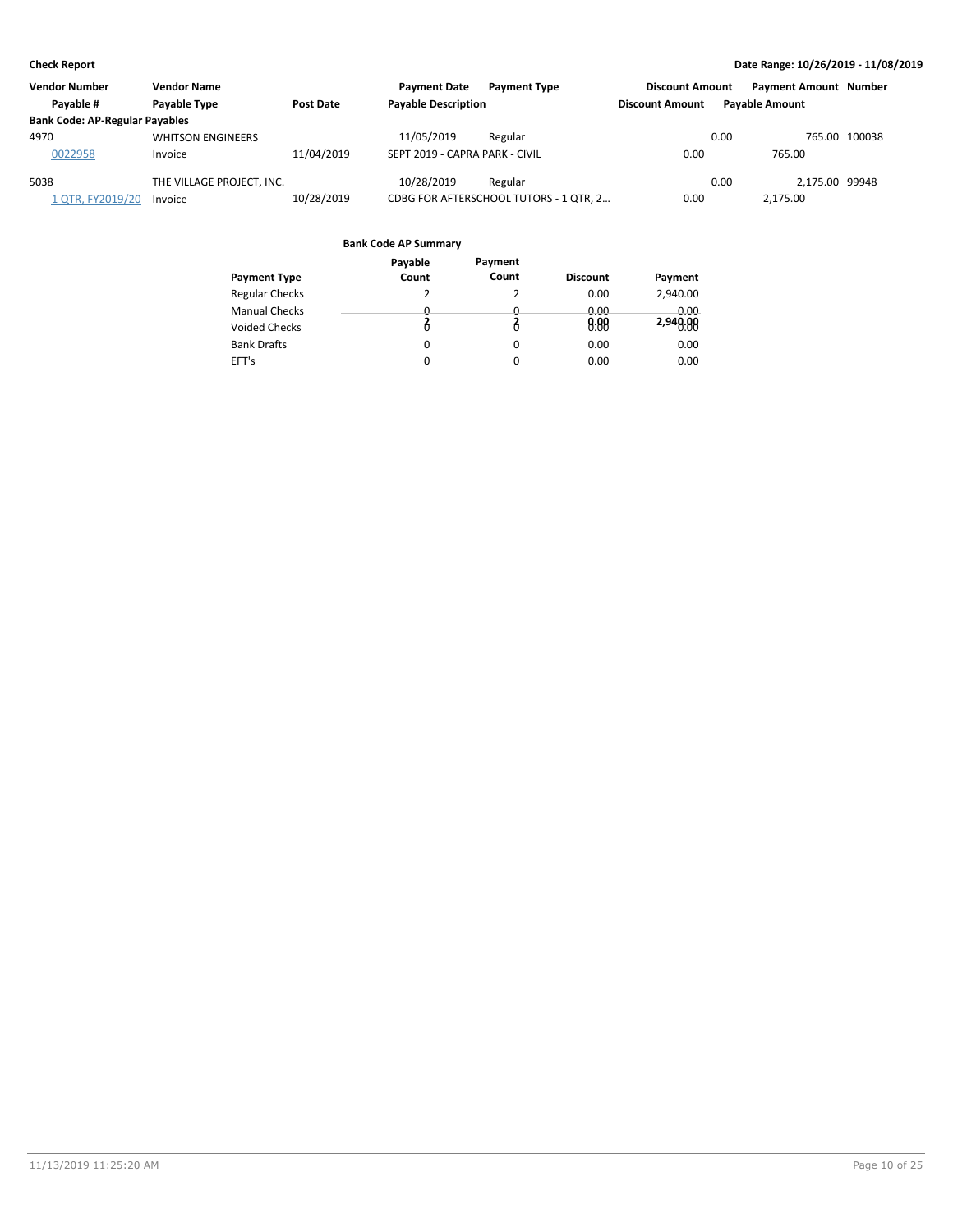| <b>Vendor Number</b>                  | <b>Vendor Name</b>               |                  | <b>Payment Date</b>        | <b>Payment Type</b> | <b>Discount Amount</b> | <b>Payment Amount Number</b> |                         |
|---------------------------------------|----------------------------------|------------------|----------------------------|---------------------|------------------------|------------------------------|-------------------------|
| Payable #                             | Payable Type                     | <b>Post Date</b> | <b>Payable Description</b> |                     | <b>Discount Amount</b> | <b>Payable Amount</b>        |                         |
| <b>Bank Code: PY-Payroll Payables</b> |                                  |                  |                            |                     |                        |                              |                         |
| 5144                                  | <b>STATE OF CALIFORNIA</b>       |                  | 11/08/2019                 | <b>Bank Draft</b>   | 0.00                   |                              | 38,448.41 1-643-109-824 |
| <b>INV0003848</b>                     | Invoice                          | 11/08/2019       | <b>SIT PAYABLE</b>         |                     | 0.00                   | 38,448.41                    |                         |
| 5264                                  | RABOBANK, N.A.                   |                  | 11/08/2019                 | <b>Bank Draft</b>   | 0.00                   |                              | 98,102.38 2709712359566 |
| <b>INV0003849</b>                     | Invoice                          | 11/08/2019       | FIT PAYABLE                |                     | 0.00                   | 98,102.38                    |                         |
| 5264                                  | RABOBANK, N.A.                   |                  | 11/08/2019                 | <b>Bank Draft</b>   | 0.00                   |                              | 22,169.79 2709712359566 |
| <b>INV0003850</b>                     | Invoice                          | 11/08/2019       | <b>MEDICARE PAYABLE</b>    |                     | 0.00                   | 22,169.79                    |                         |
| 5266                                  | <b>INTL ASSOC OF FIREFIGHTER</b> |                  | 10/28/2019                 | <b>Bank Draft</b>   | 0.00                   |                              | 1,100.00 1392880896     |
| INV0003781                            | Invoice                          | 10/28/2019       | <b>DUES</b>                |                     | 0.00                   | 1,100.00                     |                         |
| 5266                                  | INTL ASSOC OF FIREFIGHTER        |                  | 10/28/2019                 | <b>Bank Draft</b>   | 0.00                   |                              | 1,100.00 1392880896     |
| <b>INV0003737</b>                     | Invoice                          | 10/28/2019       | <b>DUES</b>                |                     | 0.00                   | 1,100.00                     |                         |
| 5267                                  | <b>SEASIDE POLICE</b>            |                  | 10/28/2019                 | <b>Bank Draft</b>   | 0.00                   |                              | 2,100.00 1392880896     |
| <b>INV0003782</b>                     | Invoice                          | 10/28/2019       | <b>DUES</b>                |                     | 0.00                   | 2,100.00                     |                         |
| 5267                                  | <b>SEASIDE POLICE</b>            |                  | 10/28/2019                 | <b>Bank Draft</b>   | 0.00                   |                              | 2,100.00 1392880896     |
| <b>INV0003738</b>                     | Invoice                          | 10/28/2019       | <b>DUES</b>                |                     | 0.00                   | 2,100.00                     |                         |

| <b>Payment Type</b>   | Payable<br>Count | Payment<br>Count | <b>Discount</b> | Payment    |
|-----------------------|------------------|------------------|-----------------|------------|
| <b>Regular Checks</b> | $\Omega$         | 0                | 0.00            | 0.00       |
| <b>Manual Checks</b>  | Ø                | Ø                | 0.00            | 165,120.68 |
| <b>Voided Checks</b>  | 0                | 0                | 0.00            | 0.00       |
| <b>Bank Drafts</b>    | 7                |                  | 0.00            | 165,120.58 |
| EFT's                 | 0                | 0                | 0.00            | 0.00       |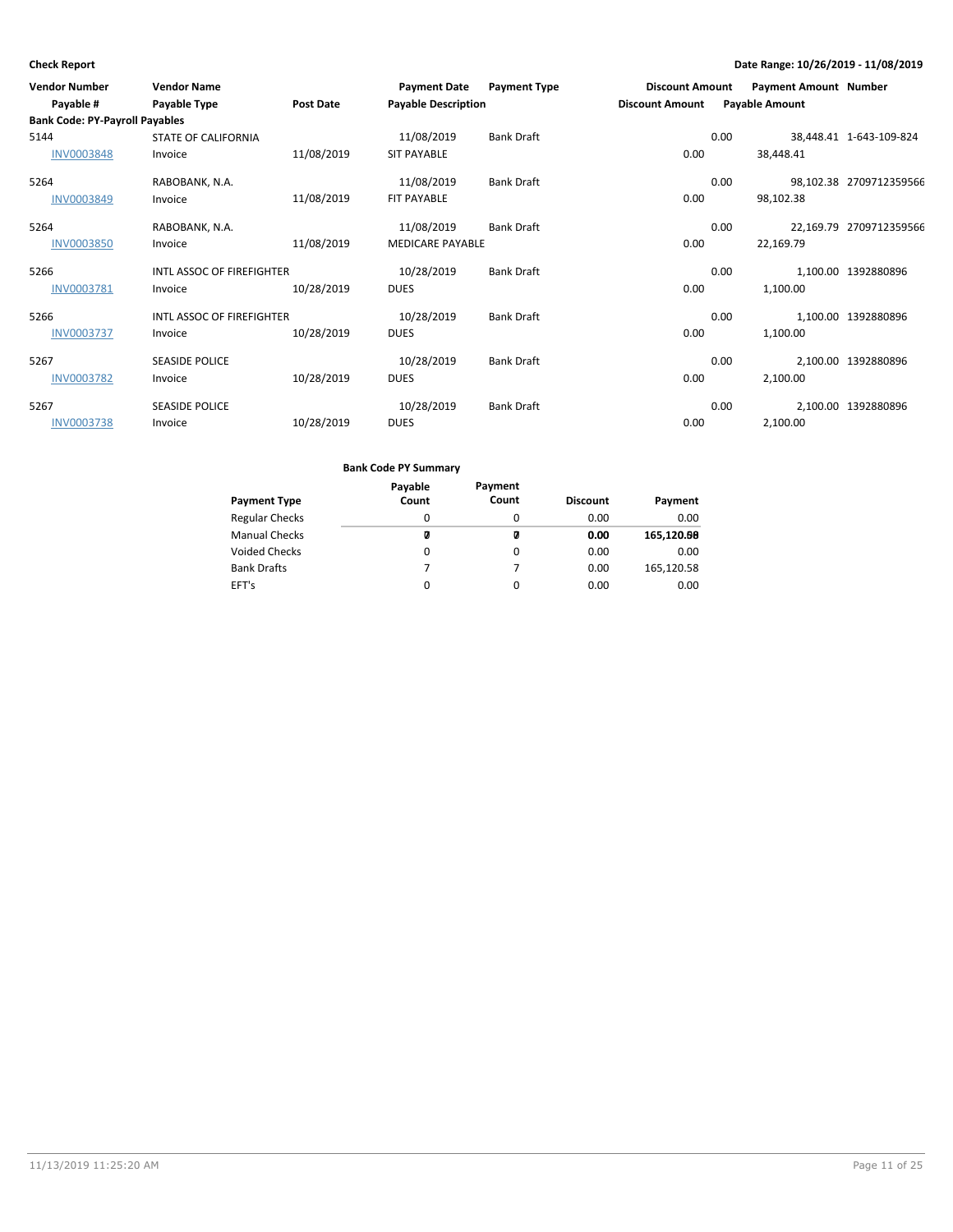| Vendor Number                         | Vendor Name         |                  | <b>Payment Date</b>        | <b>Payment Type</b>                            | <b>Discount Amount</b> | <b>Payment Amount Number</b> |              |
|---------------------------------------|---------------------|------------------|----------------------------|------------------------------------------------|------------------------|------------------------------|--------------|
| Pavable #                             | <b>Pavable Type</b> | <b>Post Date</b> | <b>Payable Description</b> |                                                | <b>Discount Amount</b> | <b>Pavable Amount</b>        |              |
| <b>Bank Code: AP-Regular Payables</b> |                     |                  |                            |                                                |                        |                              |              |
| 5417                                  | <b>RENTAL DEPOT</b> |                  | 10/28/2019                 | Regular                                        |                        | 0.00                         | 170.01 99937 |
| 274376-1                              | Invoice             | 10/28/2019       |                            | (1) LIFT, SCISSOR 26', (1) TRAILER, TILT EQUIP | 0.00                   | 170.01                       |              |

|                       | Payable  | Payment |                 |         |
|-----------------------|----------|---------|-----------------|---------|
| <b>Payment Type</b>   | Count    | Count   | <b>Discount</b> | Payment |
| <b>Regular Checks</b> |          |         | 0.88            | 178.81  |
| <b>Manual Checks</b>  | $\Omega$ | 0       | 0.00            | 0.00    |
| <b>Voided Checks</b>  | 0        | 0       | 0.00            | 0.00    |
| <b>Bank Drafts</b>    | 0        | 0       | 0.00            | 0.00    |
| EFT's                 | 0        | 0       | 0.00            | 0.00    |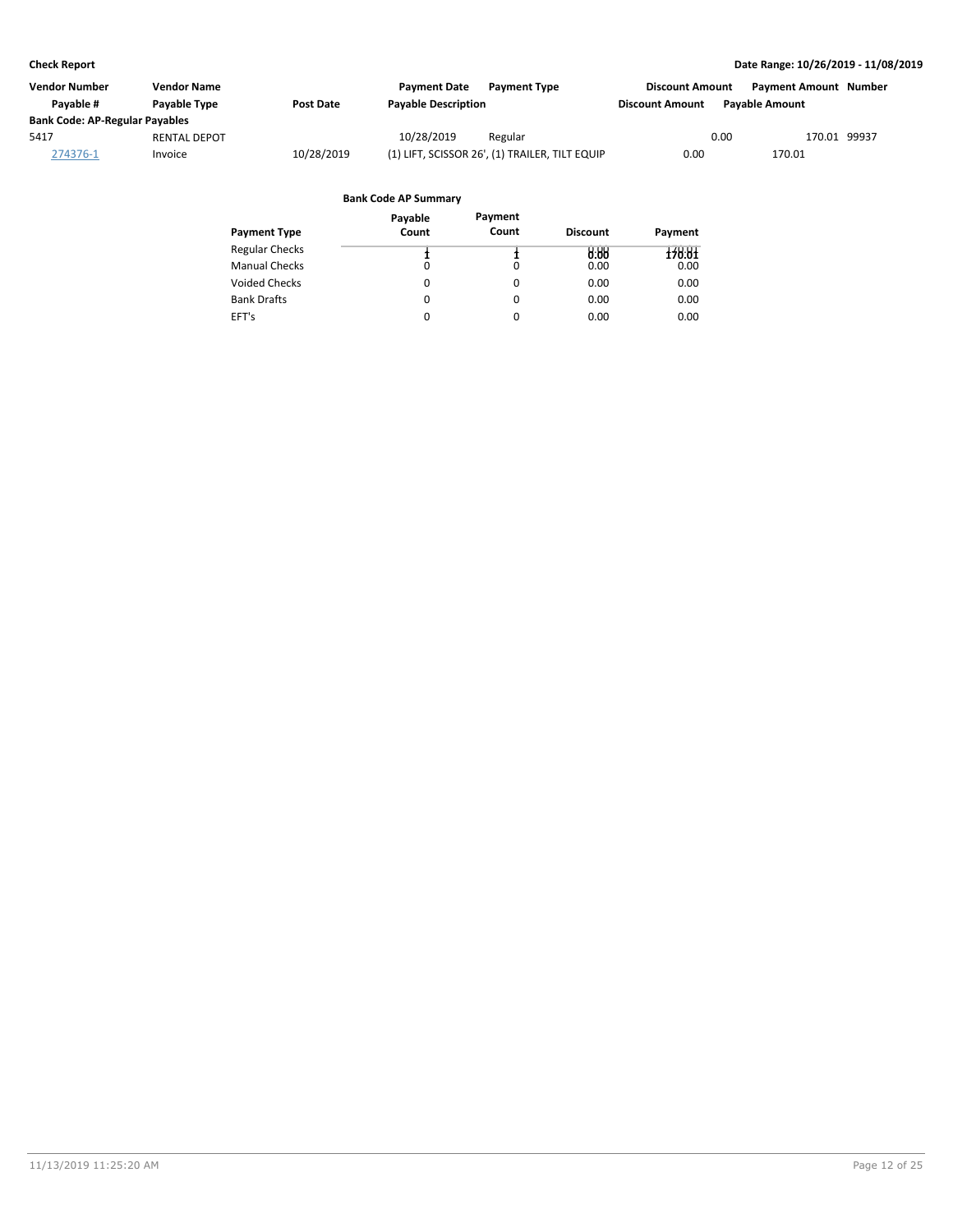| <b>Vendor Number</b>                  | <b>Vendor Name</b> |                  | <b>Payment Date</b>        | <b>Payment Type</b> | <b>Discount Amount</b> |                       | <b>Payment Amount Number</b> |                        |
|---------------------------------------|--------------------|------------------|----------------------------|---------------------|------------------------|-----------------------|------------------------------|------------------------|
| Pavable #                             | Payable Type       | <b>Post Date</b> | <b>Payable Description</b> |                     | Discount Amount        | <b>Pavable Amount</b> |                              |                        |
| <b>Bank Code: PY-Payroll Payables</b> |                    |                  |                            |                     |                        |                       |                              |                        |
| 5476                                  | GUARDIAN           |                  | 10/28/2019                 | <b>Bank Draft</b>   |                        | 0.00                  |                              | 2.914.15 1572046613183 |
| INV0003813                            | Invoice            | 10/28/2019       | NOVEMBER 2019 ADMIN FEES   |                     | 0.00                   |                       | 2.914.15                     |                        |

|                       | Payable  | Payment |          |          |
|-----------------------|----------|---------|----------|----------|
| Payment Type          | Count    | Count   | Discount | Payment  |
| <b>Regular Checks</b> |          |         | 0.00     | 2,916.35 |
| <b>Manual Checks</b>  | 0        | 0       | 0.00     | 0.00     |
| <b>Voided Checks</b>  | 0        | 0       | 0.00     | 0.00     |
| <b>Bank Drafts</b>    |          |         | 0.00     | 2,914.15 |
| EFT's                 | $\Omega$ | 0       | 0.00     | 0.00     |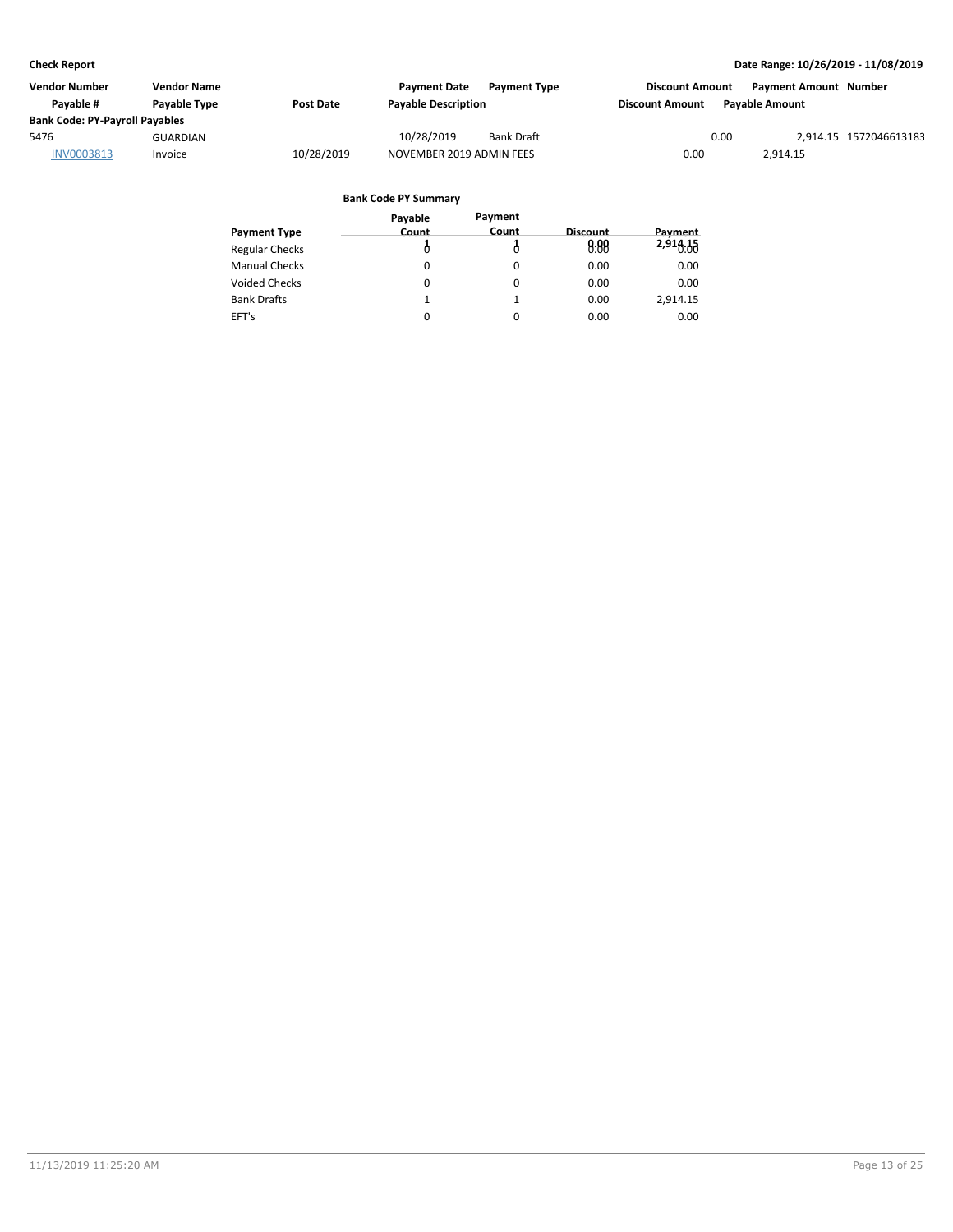| <b>Vendor Number</b>                  | <b>Vendor Name</b>              |            | <b>Payment Date</b>        | <b>Payment Type</b>                  | <b>Discount Amount</b> | <b>Payment Amount Number</b> |              |
|---------------------------------------|---------------------------------|------------|----------------------------|--------------------------------------|------------------------|------------------------------|--------------|
| Pavable #                             | <b>Pavable Type</b>             | Post Date  | <b>Payable Description</b> |                                      | <b>Discount Amount</b> | <b>Pavable Amount</b>        |              |
| <b>Bank Code: AP-Regular Payables</b> |                                 |            |                            |                                      |                        |                              |              |
| 5523                                  | ADVANCE WATER ENGINEERING. INC. |            | 10/28/2019                 | Regular                              |                        | 0.00                         | 266.25 99897 |
| <u> 13813</u>                         | Invoice                         | 10/28/2019 |                            | AUGUST 2019 - FT ORD WATER CHEM PROG | 0.00                   | 266.25                       |              |

|                       | Pavable  | Payment  |          |           |
|-----------------------|----------|----------|----------|-----------|
| <b>Payment Type</b>   | Count    | Count    | Discolon | Pal/66e2H |
| <b>Regular Checks</b> |          |          | 0.00     | 266.25    |
| <b>Manual Checks</b>  | $\Omega$ | $\Omega$ | 0.00     | 0.00      |
| Voided Checks         | 0        | $\Omega$ | 0.00     | 0.00      |
| <b>Bank Drafts</b>    | 0        | $\Omega$ | 0.00     | 0.00      |
| EFT's                 | 0        | 0        | 0.00     | 0.00      |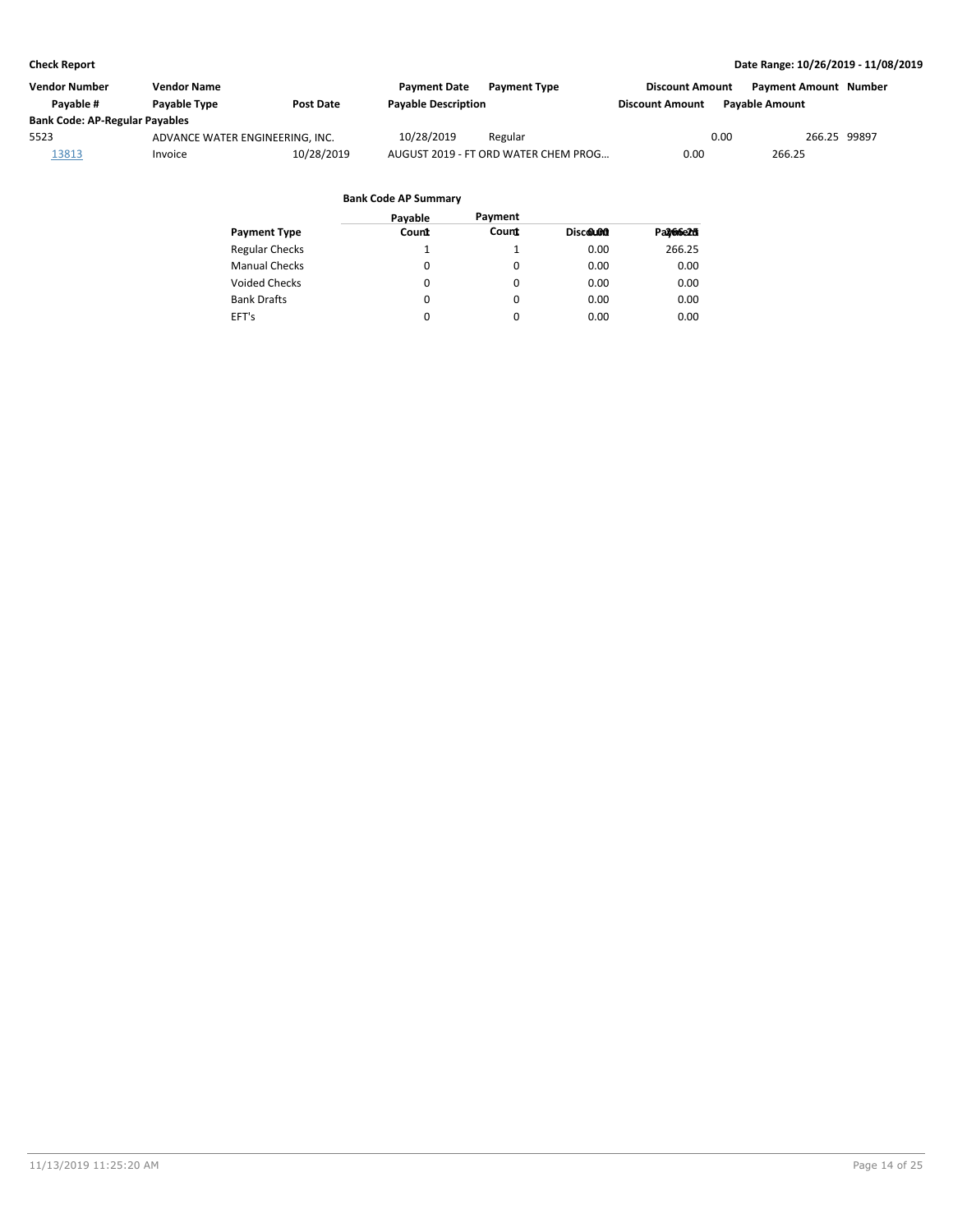| <b>Vendor Number</b>                  | <b>Vendor Name</b>  |                  | <b>Payment Date</b>        | <b>Payment Type</b> | <b>Discount Amount</b> | <b>Payment Amount Number</b> |               |
|---------------------------------------|---------------------|------------------|----------------------------|---------------------|------------------------|------------------------------|---------------|
| Payable #                             | <b>Payable Type</b> | <b>Post Date</b> | <b>Payable Description</b> |                     | <b>Discount Amount</b> | <b>Payable Amount</b>        |               |
| <b>Bank Code: PY-Payroll Payables</b> |                     |                  |                            |                     |                        |                              |               |
| 5539                                  | AFLAC               |                  | 11/01/2019                 | <b>Bank Draft</b>   |                        | 0.00                         | 205.98 912479 |
| <b>INV0003792</b>                     | Invoice             | 11/01/2019       | AFLAC AFTER-TAX PRODUCT    |                     | 0.00                   | 205.98                       |               |
| 5539                                  | AFLAC               |                  | 11/01/2019                 | <b>Bank Draft</b>   |                        | 0.00                         | 121.35 912479 |
| <b>INV0003750</b>                     | Invoice             | 11/01/2019       | AFLAC PRE-TAX PRODUCT      |                     | 0.00                   | 121.35                       |               |
| 5539                                  | <b>AFLAC</b>        |                  | 11/01/2019                 | <b>Bank Draft</b>   |                        | 0.00                         | 205.95 912479 |
| INV0003751                            | Invoice             | 11/01/2019       | AFLAC AFTER-TAX PRODUCT    |                     | 0.00                   | 205.95                       |               |
| 5539                                  | <b>AFLAC</b>        |                  | 11/01/2019                 | <b>Bank Draft</b>   |                        | 0.00                         | 121.37 912479 |
| <b>INV0003791</b>                     | Invoice             | 11/01/2019       | AFLAC PRE-TAX PRODUCT      |                     | 0.00                   | 121.37                       |               |

| <b>Payment Type</b>   | Payablg<br>Count | Payment<br>Count | 0.00<br><b>Discount</b> | 654.65<br>Payment |
|-----------------------|------------------|------------------|-------------------------|-------------------|
| <b>Regular Checks</b> | 0                | 0                | 0.00                    | 0.00              |
| <b>Manual Checks</b>  | 0                | 0                | 0.00                    | 0.00              |
| <b>Voided Checks</b>  | 0                | 0                | 0.00                    | 0.00              |
| <b>Bank Drafts</b>    | 4                | 4                | 0.00                    | 654.65            |
| EFT's                 | 0                | 0                | 0.00                    | 0.00              |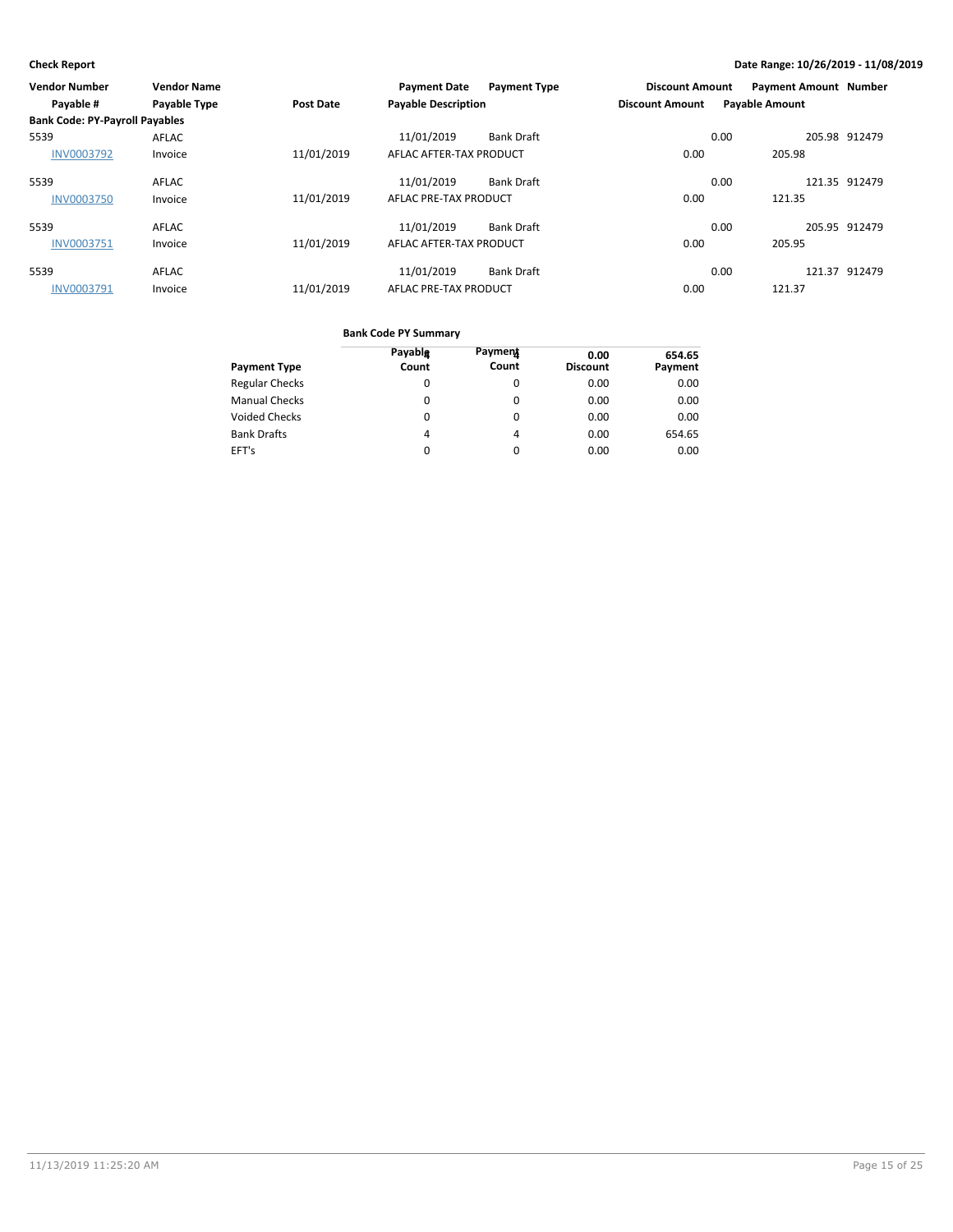| <b>Vendor Number</b>                  | <b>Vendor Name</b>                |                  | <b>Payment Date</b>                 | <b>Payment Type</b>                         | <b>Discount Amount</b> | <b>Payment Amount Number</b> |               |
|---------------------------------------|-----------------------------------|------------------|-------------------------------------|---------------------------------------------|------------------------|------------------------------|---------------|
| Payable #                             | Payable Type                      | <b>Post Date</b> | <b>Payable Description</b>          |                                             | <b>Discount Amount</b> | <b>Payable Amount</b>        |               |
| <b>Bank Code: AP-Regular Payables</b> |                                   |                  |                                     |                                             |                        |                              |               |
| 5705                                  | PUBLIC AGENCY RETIREMENT SERVICES |                  | 10/28/2019                          | Regular                                     |                        | 0.00<br>3,000.00 99935       |               |
| 44069                                 | Invoice                           | 10/28/2019       | ACTUARIAL FEES THROUGH 9/30/19      |                                             | 0.00                   | 3,000.00                     |               |
| 5753                                  | <b>HEIHACHIRO TAKARABE</b>        |                  | 11/05/2019                          | Regular                                     |                        | 0.00                         | 256.87 99990  |
| <b>OCT 2019</b>                       | Invoice                           | 11/04/2019       | OCT 2019 - INSTRUCTOR PAY (TAI CHI) |                                             | 0.00                   | 256.87                       |               |
| 5776                                  | <b>ALENA WAGREICH</b>             |                  | 11/05/2019                          | Regular                                     |                        | 0.00                         | 370.16 99956  |
| <b>OCT 2019</b>                       | Invoice                           | 11/04/2019       |                                     | OCT 2019 - INSTRUCTOR PAY (CHILDREN'S D     | 0.00                   | 370.16                       |               |
| 5820                                  | <b>ZARCOS TREE SERVICE</b>        |                  | 10/28/2019                          | Regular                                     |                        | 0.00<br>3,500.00 99953       |               |
| 0938                                  | Invoice                           | 10/28/2019       |                                     | TRIM 11 OLIVE TREES ON SAN PABLO AVE.       | 0.00                   | 3,500.00                     |               |
| 5969                                  | <b>FASTENAL COMPANY</b>           |                  | 10/28/2019                          | Regular                                     |                        | 0.00                         | 330.64 99912  |
| CASEA96136                            | Invoice                           | 10/28/2019       | MISC SUPPLIES FOR PARKS DEPT        |                                             | 0.00                   | 30.64                        |               |
| MN019360264                           | Invoice                           | 10/28/2019       |                                     | FAST PROGRAM FEE FOR VENDING SERVICE        | 0.00                   | 300.00                       |               |
| 5969                                  | <b>FASTENAL COMPANY</b>           |                  | 11/05/2019                          | Regular                                     |                        | 0.00                         | 198.62 99976  |
| <b>CASEA96263</b>                     | Invoice                           | 11/04/2019       | <b>MISC TRUCK SUPPLIES</b>          |                                             | 0.00                   | 5.38                         |               |
| <b>CASEA96271</b>                     | Invoice                           | 11/04/2019       | MISC SUPPLIES FOR PARKS DEPT        |                                             | 0.00                   | 12.31                        |               |
| <b>CASEA96321</b>                     | Invoice                           | 11/04/2019       | MISC SUPPLIES FOR PARKS DEPT        |                                             | 0.00                   | 22.41                        |               |
| <b>CASEA96372</b>                     | Invoice                           | 11/04/2019       | MISC SUPPLIES FOR MECHANICS SHOP    |                                             | 0.00                   | 158.52                       |               |
| 5989                                  | <b>HdL COREN &amp; CONE</b>       |                  | 11/05/2019                          | Regular                                     |                        | 0.00<br>3,200.00 99988       |               |
| 0027306-IN                            | Invoice                           | 11/04/2019       |                                     | OCT - DEC 2019 - CONTRACT SVCS PROPERTY     | 0.00                   | 3,200.00                     |               |
| 6017                                  | <b>AIRTEC SERVICE</b>             |                  | 11/05/2019                          | Regular                                     |                        | 0.00                         | 140.00 99955  |
| 10262                                 | Invoice                           | 11/04/2019       |                                     | LABOR FOR WALL HEATER ISSUES AT 1148        | 0.00                   | 140.00                       |               |
| 6088                                  | MONTEREY FIRE EXTINGUISHER, INC.  |                  | 11/05/2019                          | Regular                                     |                        | 0.00                         | 60.00 100008  |
| 74642                                 | Invoice                           | 11/04/2019       | SERVICE CALL - SEASIDE FIRE DEPT    |                                             | 0.00                   | 60.00                        |               |
| 6197                                  | U.S. BANK EQUIPMENT FINANCE       |                  | 10/28/2019                          | Regular                                     |                        | 0.00                         | 197.31 99949  |
| 397292491                             | Invoice                           | 10/28/2019       |                                     | 656 BROADWAY AVE - KONICA MINOLTA CO        | 0.00                   | 197.31                       |               |
| 6197                                  | U.S. BANK EQUIPMENT FINANCE       |                  | 11/05/2019                          | Regular                                     |                        | 0.00                         | 981.58 100034 |
| 397563487                             | Invoice                           | 11/04/2019       |                                     | 986 HILBY AVE - KONICA COPIER LEASE         | 0.00                   | 311.75                       |               |
| 397859513                             | Invoice                           | 11/04/2019       | PD PRINTERS/COPIERS LEASE           |                                             | 0.00                   | 518.00                       |               |
| 397859646                             | Invoice                           | 11/01/2019       | <b>ENGINEERING COPIER LEASE</b>     |                                             | 0.00                   | 151.83                       |               |
| 6204                                  | <b>CONCERN HEALTH</b>             |                  | 10/28/2019                          | Regular                                     |                        | 0.00                         | 679.25 99907  |
| CN2004032                             | Invoice                           | 10/28/2019       |                                     | OCTOBER 2019 - PER EMPLOYEE PER MO/M        | 0.00                   | 679.25                       |               |
| 6324                                  | The Home Depot Pro                |                  | 11/05/2019                          | Regular                                     |                        | 0.00                         | 909.13 100031 |
| 508718954                             | Invoice                           | 11/04/2019       |                                     | (3) SOAP DSPNSR, (6) LNR 40x48, (2) TOILT S | 0.00                   | 584.09                       |               |
| 508718962                             | Invoice                           | 11/04/2019       | (8) ADVC MFLD TWL 1P WHT            |                                             | 0.00                   | 325.04                       |               |

|                       | 20<br>Payable | <sup>13</sup> Payment | 0.00            | 13,823.56 |
|-----------------------|---------------|-----------------------|-----------------|-----------|
| <b>Payment Type</b>   | Count         | Count                 | <b>Discount</b> | Payment   |
| <b>Regular Checks</b> | 20            | 13                    | 0.00            | 13,823.56 |
| <b>Manual Checks</b>  | 0             | 0                     | 0.00            | 0.00      |
| <b>Voided Checks</b>  | 0             | $\Omega$              | 0.00            | 0.00      |
| <b>Bank Drafts</b>    | 0             | $\Omega$              | 0.00            | 0.00      |
| EFT's                 | 0             | $\Omega$              | 0.00            | 0.00      |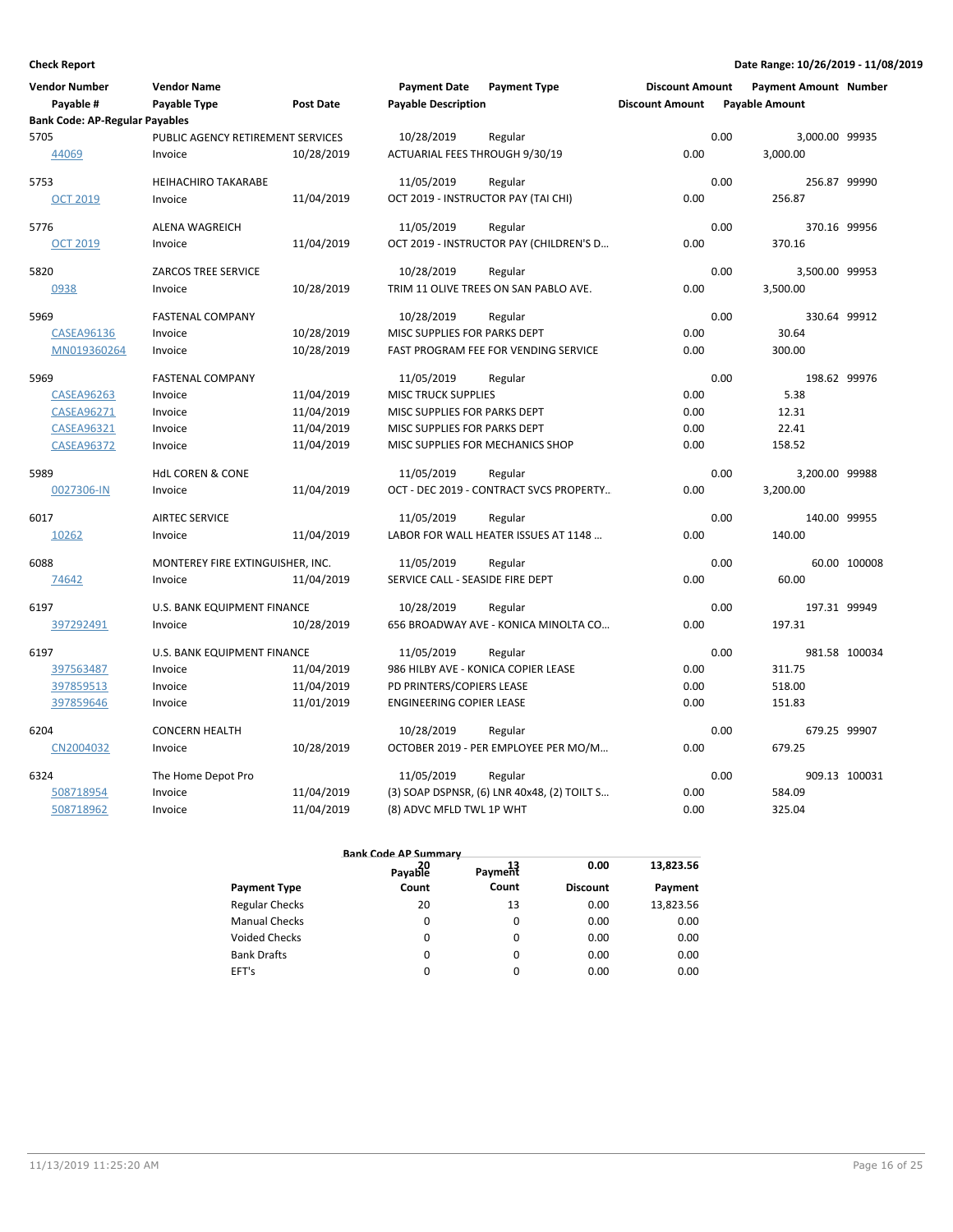| <b>Vendor Number</b>                  | <b>Vendor Name</b>               |                  | <b>Payment Date</b>         | <b>Payment Type</b> |      | <b>Discount Amount</b> |      | <b>Payment Amount Number</b> |                      |
|---------------------------------------|----------------------------------|------------------|-----------------------------|---------------------|------|------------------------|------|------------------------------|----------------------|
| Pavable #                             | <b>Pavable Type</b>              | <b>Post Date</b> | <b>Payable Description</b>  |                     |      | <b>Discount Amount</b> |      | <b>Pavable Amount</b>        |                      |
| <b>Bank Code: PY-Payroll Payables</b> |                                  |                  |                             |                     |      |                        |      |                              |                      |
| 6372                                  | <b>GUARDIAN-ALTERNATE FUNDED</b> |                  | 11/07/2019                  | Bank Draft          |      |                        | 0.00 |                              | 12,037.15 1681562152 |
| INV0003851                            | Invoice                          | 11/07/2019       | OCTOBER 2019 CLAIMS         |                     |      | 0.00                   |      | 12.037.15                    |                      |
|                                       |                                  |                  |                             |                     |      |                        |      |                              |                      |
|                                       |                                  |                  | <b>Bank Code PY Summary</b> |                     | 0.00 | 12,037.15              |      |                              |                      |

| <b>Payment Type</b>   | Payable<br>Count | Payment<br>Count | <b>Discount</b> | Payment   |
|-----------------------|------------------|------------------|-----------------|-----------|
| <b>Regular Checks</b> | 0                | 0                | 0.00            | 0.00      |
| <b>Manual Checks</b>  | 0                | $\Omega$         | 0.00            | 0.00      |
| <b>Voided Checks</b>  | 0                | $\Omega$         | 0.00            | 0.00      |
| <b>Bank Drafts</b>    | 1                | 1                | 0.00            | 12,037.15 |
| EFT's                 | 0                | $\Omega$         | 0.00            | 0.00      |
|                       |                  |                  |                 |           |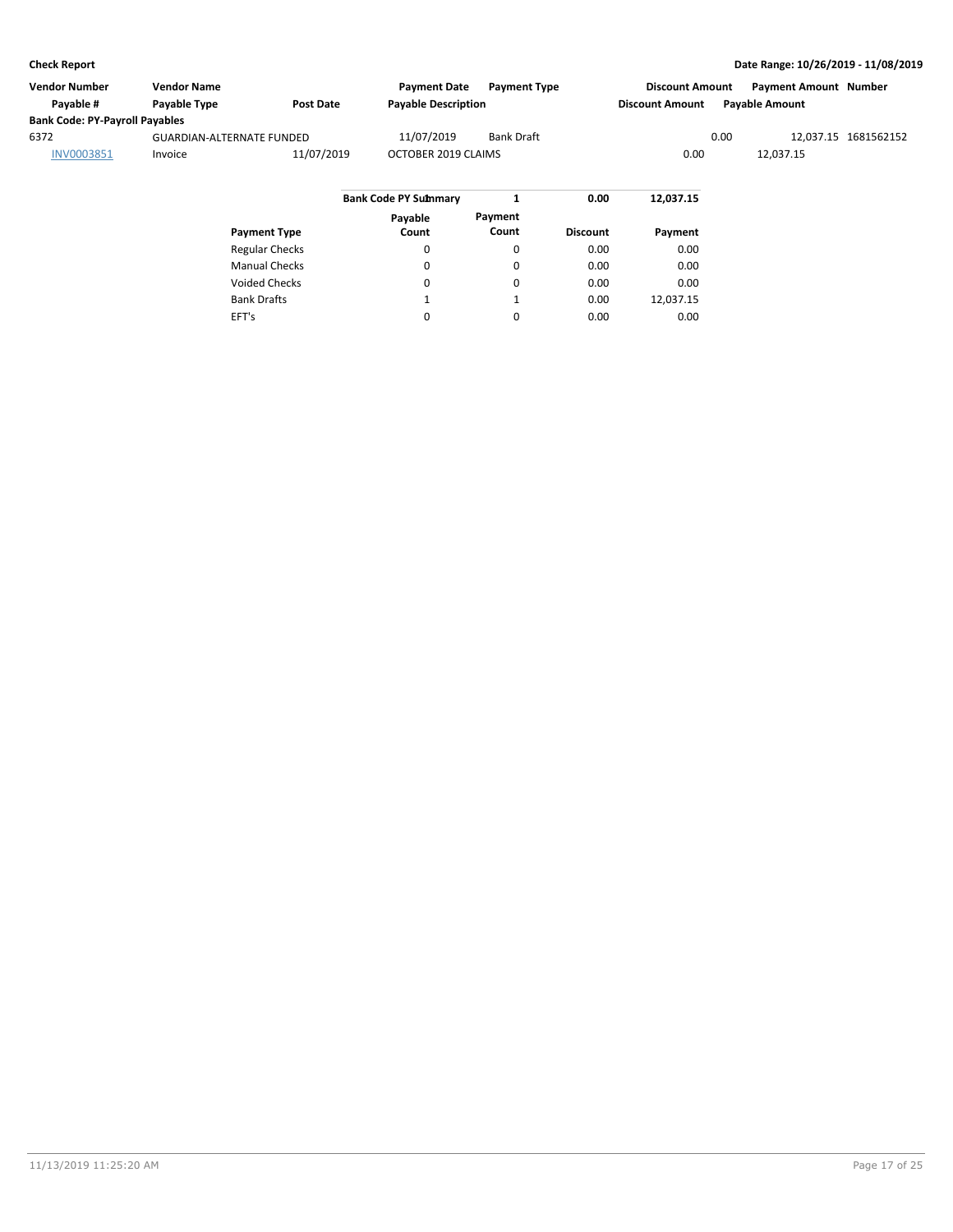| <b>Vendor Number</b> |                                       | <b>Vendor Name</b>                 |                  | <b>Payment Date</b>               | <b>Payment Type</b>                       | <b>Discount Amount</b> | <b>Payment Amount Number</b> |                |               |
|----------------------|---------------------------------------|------------------------------------|------------------|-----------------------------------|-------------------------------------------|------------------------|------------------------------|----------------|---------------|
|                      | Payable #                             | Payable Type                       | <b>Post Date</b> | <b>Payable Description</b>        |                                           | <b>Discount Amount</b> | <b>Payable Amount</b>        |                |               |
|                      | <b>Bank Code: AP-Regular Payables</b> |                                    |                  |                                   |                                           |                        |                              |                |               |
| 6553                 |                                       | <b>COMCAST</b>                     |                  | 10/28/2019                        | Regular                                   |                        | 0.00                         | 101.19 99905   |               |
|                      | $10/6/19 - 11/5/19$                   | Invoice                            | 10/28/2019       |                                   | ACCT #8155 10 027 0033792; 10/6/19 - 11/5 | 0.00                   | 84.11                        |                |               |
|                      | 10/6/19-11/5/19                       | Invoice                            | 10/28/2019       |                                   | ACCT #8155 10 027 0002821; 10/6/19 - 11/5 | 0.00                   | 17.08                        |                |               |
| 6602                 |                                       | <b>NANCY MELTON</b>                |                  | 11/05/2019                        | Regular                                   |                        | 0.00                         |                | 161.00 100010 |
|                      | <b>OCT 2019</b>                       | Invoice                            | 11/04/2019       |                                   | OCT 2019 - INSTRUCTOR PAY (GENTLE YOGA)   | 0.00                   | 161.00                       |                |               |
| 6664                 |                                       | <b>CULLIGAN WATER CONDITIONING</b> |                  | 11/05/2019                        | Regular                                   |                        | 0.00                         | 284.00 99968   |               |
| 1163480              |                                       | Invoice                            | 11/04/2019       | NOV 2019 - POU RENTAL LOC 01 - 04 |                                           | 0.00                   | 284.00                       |                |               |
| 6685                 |                                       | <b>JONES &amp; MAYER</b>           |                  | 10/28/2019                        | Regular                                   |                        | 0.00                         |                | 67.50 99921   |
| 94247                |                                       | Invoice                            | 10/28/2019       | CLIENT ID: SEASIDE PD - MJM       |                                           | 0.00                   | 67.50                        |                |               |
| 6747                 |                                       | <b>AT&amp;T MOBILITY</b>           |                  | 10/28/2019                        | Regular                                   |                        | 0.00                         | 617.79 99901   |               |
|                      | 09/09/19 - 10/08/ Invoice             |                                    | 10/28/2019       |                                   | ACCT #287021335618 / INV #287021335618    | 0.00                   | 617.79                       |                |               |
| 6747                 |                                       | <b>AT&amp;T MOBILITY</b>           |                  | 11/05/2019                        | Regular                                   |                        | 0.00                         | 1,179.49 99961 |               |
|                      | 09/09/19-10/08/19 Invoice             |                                    | 11/04/2019       |                                   | ACCT #287256319516/ INV #287256319516     | 0.00                   | 1,179.49                     |                |               |
| 6835                 |                                       | LANGUAGE TESTING INTL., INC        |                  | 10/28/2019                        | Regular                                   |                        | 0.00                         | 179.00 99923   |               |
|                      | L30808-IN                             | Invoice                            | 10/28/2019       | LANGUAGE TESTING - A. PREMUTATI   |                                           | 0.00                   | 179.00                       |                |               |
| 7020                 |                                       | <b>ERIC RANSOM</b>                 |                  | 11/05/2019                        | Regular                                   |                        | 0.00                         | 1,208.20 99975 |               |
|                      | <b>OCT 2019</b>                       | Invoice                            | 11/04/2019       |                                   | OCT 2019 - INSTRUCTOR PAY (SELF DEFENSE)  | 0.00                   | 1,208.20                     |                |               |
| 7044                 |                                       | CSG CONSULTANTS, INC.              |                  | 11/05/2019                        | Regular                                   |                        | 0.00                         | 3,150.00 99967 |               |
| 26425                |                                       | Invoice                            | 11/04/2019       |                                   | 7/27/19 - 8/30/19 - SEASIDE BLDG & IN-HO  | 0.00                   | 3,150.00                     |                |               |
| 7112                 |                                       | <b>ART BLACK</b>                   |                  | 11/05/2019                        | Regular                                   |                        | 0.00                         | 430.00 99960   |               |
| 119392               |                                       | Invoice                            | 11/04/2019       |                                   | SEAWEED LLC, 121 CALLE DEL OAKS, DRO      | 0.00                   | 430.00                       |                |               |
|                      |                                       |                                    |                  | 11                                | 0.00<br>10                                | 7.378.17               |                              |                |               |

|                       | <b>Bank Code AP Summary</b> | 1U               | v.vv            | ,,,,,,,  |  |
|-----------------------|-----------------------------|------------------|-----------------|----------|--|
| <b>Payment Type</b>   | Payable<br>Count            | Payment<br>Count | <b>Discount</b> | Payment  |  |
| <b>Regular Checks</b> | 11                          | 10               | 0.00            | 7,378.17 |  |
| <b>Manual Checks</b>  | 0                           | 0                | 0.00            | 0.00     |  |
| <b>Voided Checks</b>  | 0                           | $\Omega$         | 0.00            | 0.00     |  |
| <b>Bank Drafts</b>    | 0                           | $\Omega$         | 0.00            | 0.00     |  |
| EFT's                 | 0                           | $\Omega$         | 0.00            | 0.00     |  |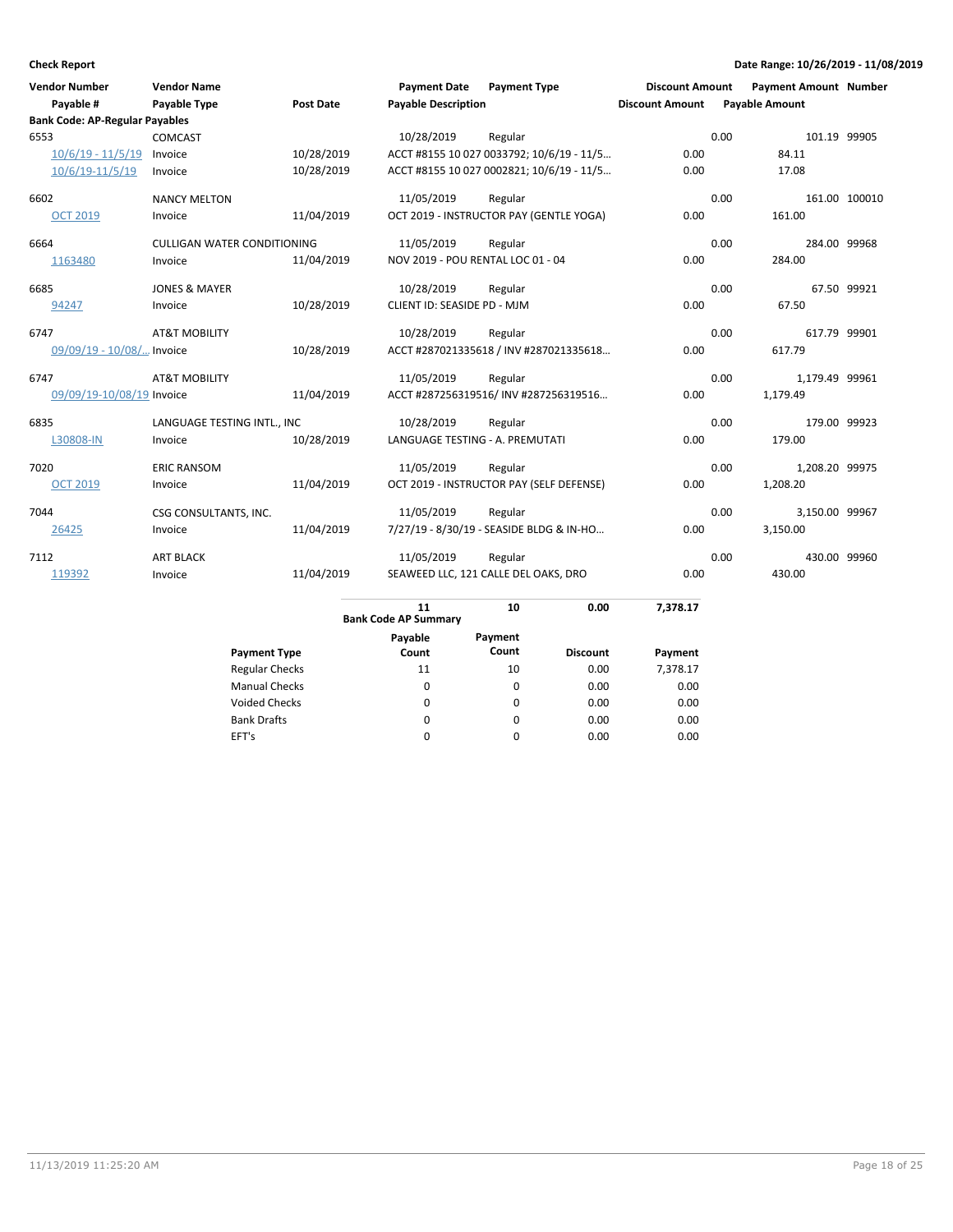| <b>Vendor Number</b>                  | <b>Vendor Name</b>                  |                       | <b>Payment Date</b>         | <b>Payment Type</b> |                 | <b>Discount Amount</b> |      | <b>Payment Amount Number</b> |                      |
|---------------------------------------|-------------------------------------|-----------------------|-----------------------------|---------------------|-----------------|------------------------|------|------------------------------|----------------------|
| Payable #                             | Payable Type                        | <b>Post Date</b>      | <b>Payable Description</b>  |                     |                 | <b>Discount Amount</b> |      | <b>Payable Amount</b>        |                      |
| <b>Bank Code: PY-Payroll Payables</b> |                                     |                       |                             |                     |                 |                        |      |                              |                      |
| 7124                                  | U.S. BANK N.A. - PARS ARS 457 & SRP |                       | 10/28/2019                  | <b>Bank Draft</b>   |                 |                        | 0.00 |                              | 1.701.87 2022160939  |
| INV0003741                            | Invoice                             | 10/28/2019            | PARS-ARS 457 6746022400     |                     |                 | 0.00                   |      | 1,701.87                     |                      |
| 7124                                  | U.S. BANK N.A. - PARS ARS 457 & SRP |                       | 10/28/2019                  | <b>Bank Draft</b>   |                 |                        | 0.00 |                              | 2,149.16 2022160939  |
| <b>INV0003785</b>                     | Invoice                             | 10/28/2019            | PARS-ARS 457 6746022400     |                     |                 | 0.00                   |      | 2,149.16                     |                      |
| 7124                                  | U.S. BANK N.A. - PARS ARS 457 & SRP |                       | 10/28/2019                  | <b>Bank Draft</b>   |                 |                        | 0.00 |                              | -3,100.00 4149904468 |
| CM0000301                             | Credit Memo                         | 10/28/2019            | OCTOBER 2019 EXCESS CREDIT  |                     |                 | 0.00                   |      | $-3,100.00$                  |                      |
| 7124                                  | U.S. BANK N.A. - PARS ARS 457 & SRP |                       | 10/28/2019                  | <b>Bank Draft</b>   |                 |                        | 0.00 |                              | 4,232.66 4149904468  |
| <b>INV0003779</b>                     | Invoice                             | 10/28/2019            | PARS 6746022500             |                     |                 | 0.00                   |      | 4,232.66                     |                      |
| 7124                                  | U.S. BANK N.A. - PARS ARS 457 & SRP |                       | 10/28/2019                  | <b>Bank Draft</b>   |                 |                        | 0.00 |                              | 4,195.25 4149904468  |
| <b>INV0003735</b>                     | Invoice                             | 10/28/2019            | PARS 6746022500             |                     |                 | 0.00                   |      | 4,195.25                     |                      |
|                                       |                                     |                       | 5                           | 5                   | 0.00            | 9,178.94               |      |                              |                      |
|                                       |                                     |                       | <b>Bank Code PY Summary</b> |                     |                 |                        |      |                              |                      |
|                                       |                                     |                       | Payable                     | Payment             |                 |                        |      |                              |                      |
|                                       |                                     | <b>Payment Type</b>   | Count                       | Count               | <b>Discount</b> | Payment                |      |                              |                      |
|                                       |                                     | <b>Regular Checks</b> | 0                           | $\Omega$            | 0.00            | 0.00                   |      |                              |                      |
|                                       |                                     | <b>Manual Checks</b>  | 0                           | 0                   | 0.00            | 0.00                   |      |                              |                      |

0 5 0

0 5 0 0.00 0.00 0.00

0.00 9,178.94 0.00

Voided Checks

Bank Drafts EFT's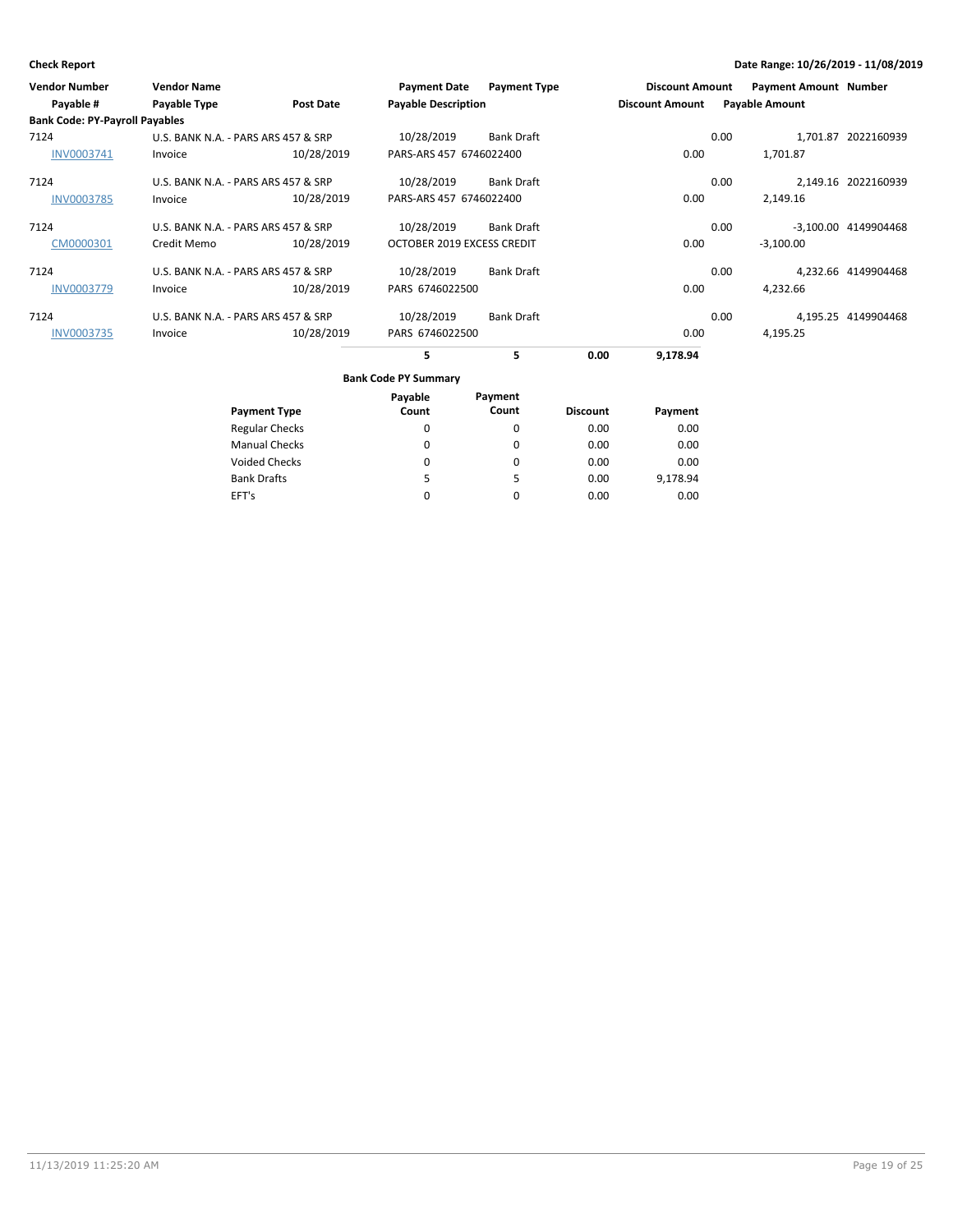| <b>Vendor Number</b>                  | <b>Vendor Name</b>              |                  | <b>Payment Date</b>               | <b>Payment Type</b>                     | <b>Discount Amount</b> | <b>Payment Amount Number</b> |                 |
|---------------------------------------|---------------------------------|------------------|-----------------------------------|-----------------------------------------|------------------------|------------------------------|-----------------|
| Payable #                             | <b>Payable Type</b>             | <b>Post Date</b> | <b>Payable Description</b>        |                                         | <b>Discount Amount</b> | <b>Payable Amount</b>        |                 |
| <b>Bank Code: AP-Regular Payables</b> |                                 |                  |                                   |                                         |                        |                              |                 |
| 7135                                  | MONTEREY SANITARY SUPPLY, INC.  |                  | 10/28/2019                        | Regular                                 |                        | 0.00                         | 12.30 99930     |
| 13161                                 | Invoice                         | 10/28/2019       |                                   | 5-QUART SHARPS CONTAINER - 10/16/19     | 0.00                   | 12.30                        |                 |
| 7191                                  | <b>SECURR</b>                   |                  | 10/28/2019                        | Regular                                 |                        | 0.00                         | 12,502.82 99943 |
| 007280-00                             | Invoice                         | 10/28/2019       | (2) WASTE/RECYCLING RECEPTACLES   |                                         | 0.00                   | 3,611.38                     |                 |
| 007282-00                             | Invoice                         | 10/28/2019       | (5) WASTE/RECYCLING RECEPTACLES   |                                         | 0.00                   | 8,891.44                     |                 |
| 7324                                  | BEAR ELECTRICAL SOLUTIONS, INC. |                  | 11/05/2019                        | Regular                                 |                        | 0.00                         | 29,415.50 99962 |
| 8971                                  | Invoice                         | 11/04/2019       |                                   | SEPT 2019 - ROUTINE TRAFFIC SIGN MAINT  | 0.00                   | 1,785.00                     |                 |
| 8972                                  | Invoice                         | 11/04/2019       |                                   | SEPT 2019 - ROUTINE TRAFC SIGN MAINT -  | 0.00                   | 190.00                       |                 |
| 9045                                  | Invoice                         | 11/04/2019       | SEPT 2019 - RESPONSE SIGNAL MAINT |                                         | 0.00                   | 8,478.00                     |                 |
| 9046                                  | Invoice                         | 11/04/2019       |                                   | SEPT 2019 - RESPONSE TRAFF SIGN MAINT - | 0.00                   | 2,462.50                     |                 |
| 9084                                  | Invoice                         | 11/04/2019       |                                   | SEPT 2019 - FREMONT/ORD GROVE CAMERA    | 0.00                   | 16,500.00                    |                 |
| 7405                                  | CENTRAL VALLEY TOXICOLOGY       |                  | 10/28/2019                        | Regular                                 |                        | 0.00                         | 78.00 99904     |
| 293879                                | Invoice                         | 10/28/2019       |                                   | ABUSE SCREEN/DRUG CONF LEVEL - CASE #   | 0.00                   | 78.00                        |                 |
| 7541                                  | A TO Z PARTY RENTAL INC.        |                  | 10/28/2019                        | Regular                                 |                        | 0.00                         | 874.01 99895    |
| 387454                                | Invoice                         | 10/28/2019       |                                   | 9/21/19 SEASIDE FARMER'S MKT PORTA TOI  | 0.00                   | 518.94                       |                 |
| 389323                                | Invoice                         | 10/28/2019       |                                   | 9/28/19 SEASIDE FARMER'S MKT PORTA TOI  | 0.00                   | 355.07                       |                 |
| 7644                                  | <b>COMCAST BUSINESS</b>         |                  | 11/05/2019                        | Regular                                 |                        | 0.00                         | 4,800.84 99965  |
| 89792147                              | Invoice                         | 11/04/2019       |                                   | ACCT #939827683 / 10/15/19 - 11/14/19   | 0.00                   | 4,800.84                     |                 |
| 7796                                  | TARGETSOLUTIONS LEARNING, LLC.  |                  | 11/05/2019                        | Regular                                 |                        | 0.00                         | 1,425.00 100029 |
| TSINV00000032205 Invoice              |                                 | 11/04/2019       |                                   | CHECK-IT FIRE/EMS VEHICLES - CO-TERM TH | 0.00                   | 1,425.00                     |                 |
| 7924                                  | ROSA JONG                       |                  | 11/05/2019                        | Regular                                 |                        | 0.00                         | 61.25 100020    |
| <b>OCT 2019</b>                       | Invoice                         | 11/04/2019       |                                   | OCT 2019 - INSTRUCTOR PAY (ZUMBA)       | 0.00                   | 61.25                        |                 |
|                                       |                                 |                  | 14                                | 0.00<br>8                               | 49,169.72              |                              |                 |

|                       | Payable  | Payment  |                 |           |
|-----------------------|----------|----------|-----------------|-----------|
| <b>Payment Type</b>   | Count    | Count    | <b>Discount</b> | Payment   |
| <b>Regular Checks</b> | 14       | 8        | 0.00            | 49,169.72 |
| <b>Manual Checks</b>  | $\Omega$ | $\Omega$ | 0.00            | 0.00      |
| <b>Voided Checks</b>  | 0        | $\Omega$ | 0.00            | 0.00      |
| <b>Bank Drafts</b>    | $\Omega$ | $\Omega$ | 0.00            | 0.00      |
| EFT's                 | $\Omega$ | 0        | 0.00            | 0.00      |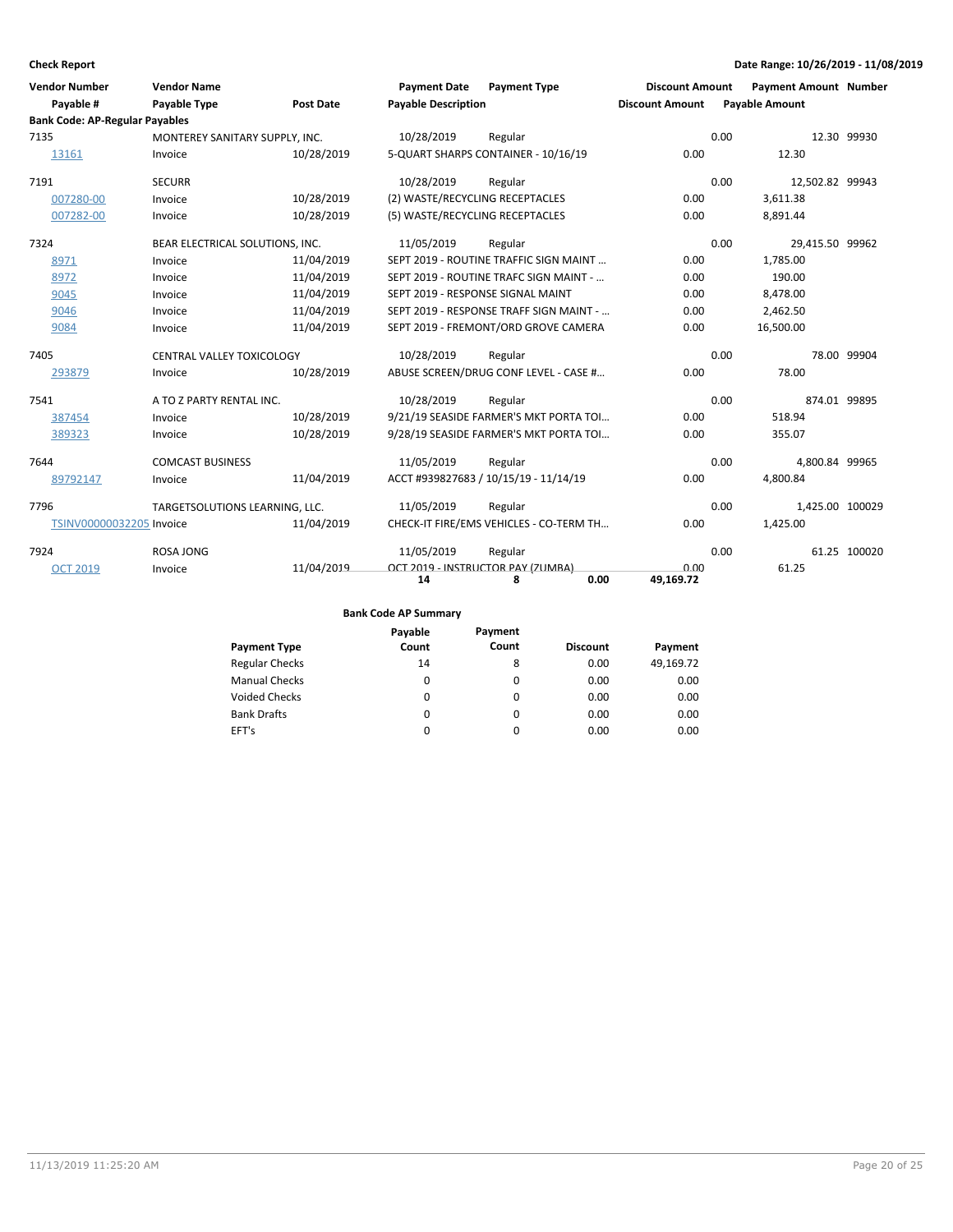| <b>Vendor Number</b>                  | <b>Vendor Name</b>       |                  | <b>Payment Date</b>        | <b>Payment Type</b> |      | <b>Discount Amount</b> |      | <b>Payment Amount Number</b> |                    |
|---------------------------------------|--------------------------|------------------|----------------------------|---------------------|------|------------------------|------|------------------------------|--------------------|
| Payable #                             | <b>Payable Type</b>      | <b>Post Date</b> | <b>Payable Description</b> |                     |      | <b>Discount Amount</b> |      | <b>Payable Amount</b>        |                    |
| <b>Bank Code: PY-Payroll Payables</b> |                          |                  |                            |                     |      |                        |      |                              |                    |
| 7975                                  | <b>AMERICAN FIDELITY</b> |                  | 11/07/2019                 | <b>Bank Draft</b>   |      |                        | 0.00 | 2,105.00 D070368             |                    |
| <b>INV0003788</b>                     | Invoice                  | 11/07/2019       | AF PRE-TAX PRODUCT         |                     |      | 0.00                   |      | 2,105.00                     |                    |
| 7975                                  | <b>AMERICAN FIDELITY</b> |                  | 11/07/2019                 | <b>Bank Draft</b>   |      |                        | 0.00 | 2,105.00 D070368             |                    |
| <b>INV0003747</b>                     | Invoice                  | 11/07/2019       | AF PRE-TAX PRODUCT         |                     |      | 0.00                   |      | 2,105.00                     |                    |
| 7975                                  | <b>AMERICAN FIDELITY</b> |                  | 11/07/2019                 | <b>Bank Draft</b>   |      |                        | 0.00 | 4,010.12 D070368             |                    |
| <b>INV0003789</b>                     | Invoice                  | 11/07/2019       | AF AFTER-TAX PRODUCT       |                     |      | 0.00                   |      | 4,010.12                     |                    |
| 7975                                  | <b>AMERICAN FIDELITY</b> |                  | 11/07/2019                 | <b>Bank Draft</b>   |      |                        | 0.00 | 4.040.78 D070368             |                    |
| <b>INV0003748</b>                     | Invoice                  | 11/07/2019       | AF AFTER-TAX PRODUCT       |                     |      | 0.00                   |      | 4,040.78                     |                    |
| 7976                                  | <b>AMERICAN FIDELITY</b> |                  | 11/07/2019                 | <b>Bank Draft</b>   |      |                        | 0.00 |                              | 2,640.39 654134064 |
| <b>INV0003790</b>                     | Invoice                  | 11/07/2019       | AF FLEX SEC 125            |                     |      | 0.00                   |      | 2,640.39                     |                    |
| 7976                                  | AMERICAN FIDELITY        |                  | 11/07/2019                 | <b>Bank Draft</b>   |      |                        | 0.00 |                              | 2,640.39 654134064 |
| INV0003749                            | Invoice                  | 11/07/2019       | AF FLEXGSEC 125            | 6                   | 0.00 | 17,5410680             |      | 2,640.39                     |                    |

|                       | Payable  | Payment  |                 |           |
|-----------------------|----------|----------|-----------------|-----------|
| <b>Payment Type</b>   | Count    | Count    | <b>Discount</b> | Payment   |
| <b>Regular Checks</b> | 0        | 0        | 0.00            | 0.00      |
| <b>Manual Checks</b>  | 0        | $\Omega$ | 0.00            | 0.00      |
| <b>Voided Checks</b>  | $\Omega$ | $\Omega$ | 0.00            | 0.00      |
| <b>Bank Drafts</b>    | 6        | 6        | 0.00            | 17,541.68 |
| EFT's                 | 0        | 0        | 0.00            | 0.00      |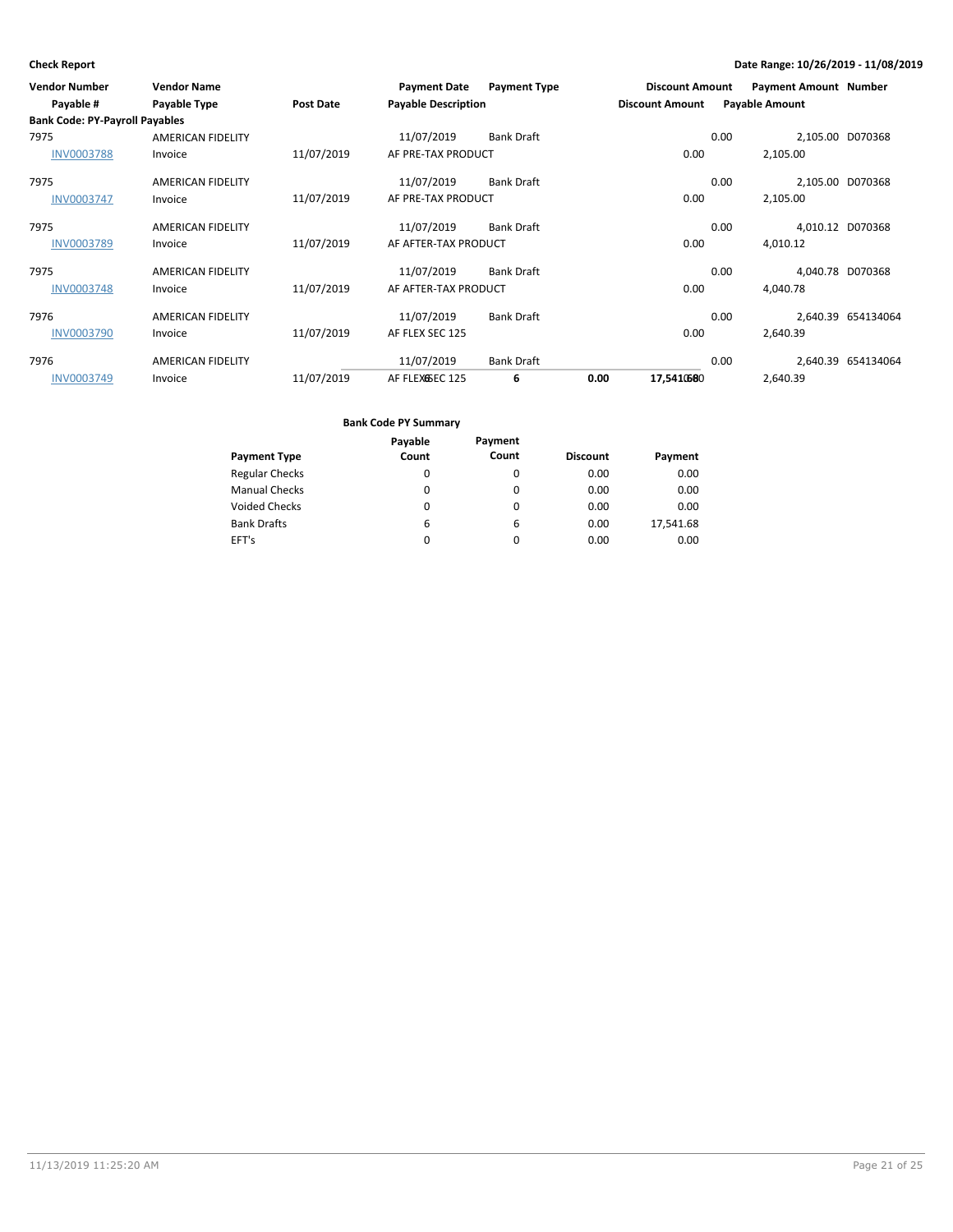| <b>Vendor Number</b>                               | <b>Vendor Name</b>                  |                  | <b>Payment Date</b>                  | <b>Payment Type</b>                     | <b>Discount Amount</b> |      | <b>Payment Amount Number</b> |               |
|----------------------------------------------------|-------------------------------------|------------------|--------------------------------------|-----------------------------------------|------------------------|------|------------------------------|---------------|
| Payable #<br><b>Bank Code: AP-Regular Payables</b> | Payable Type                        | <b>Post Date</b> | <b>Payable Description</b>           |                                         | <b>Discount Amount</b> |      | <b>Payable Amount</b>        |               |
| 8020                                               | RAIMI & ASSOCIATES, INC.            |                  | 10/28/2019                           | Regular                                 |                        | 0.00 | 8,876.06 99936               |               |
| 19-3307                                            | Invoice                             | 10/28/2019       | AUGUST 2019 - GENERAL PLAN SVCS      |                                         | 0.00                   |      | 8,876.06                     |               |
| 8021                                               | SEASIDE CHRYSLER DODGE JEEP RAM     |                  | 10/28/2019                           | Regular                                 |                        | 0.00 | 177.16 99941                 |               |
| 29383                                              | Invoice                             | 10/28/2019       | (1) MOLDING, (6) PUSH PIN - UNIT #65 |                                         | 0.00                   |      | 177.16                       |               |
| 8022                                               | JEFF K. BILLS                       |                  | 10/28/2019                           | Regular                                 |                        | 0.00 | 1,600.00 99919               |               |
| 4010419                                            | Invoice                             | 10/28/2019       |                                      | (1) SUREHIRE ASSESSMENT ON 10/4/19      | 0.00                   |      | 400.00                       |               |
| 41101119                                           | Invoice                             | 10/28/2019       |                                      | (3) SUREHIRE ASSESSMENTS ON 10/11/19    | 0.00                   |      | 1,200.00                     |               |
| 8053                                               | SEASIDE HIGH SCHOOL BOYS BASKETBALL |                  | 10/28/2019                           | Regular                                 |                        | 0.00 | 3,000.00 99942               |               |
| 10/17/19                                           | Invoice                             | 10/28/2019       |                                      | MAYOR'S YOUTH FUND - JERSEYS, UNIFORM   | 0.00                   |      | 3,000.00                     |               |
| 8066                                               | FUN EXPRESS, LLC                    |                  | 11/05/2019                           | Regular                                 |                        | 0.00 | 546.29 99979                 |               |
| 698802771-01                                       | Invoice                             | 11/04/2019       |                                      | MISC SUPPLIES FOR RECREATION HALLOWE    | 0.00                   |      | 546.29                       |               |
| 8125                                               | VARSITY BRANDS HOLDING CO., INC.    |                  | 10/28/2019                           | Regular                                 |                        | 0.00 | 322.48 99951                 |               |
| 906371910                                          | Invoice                             | 10/28/2019       |                                      | (2 SETS) TRANSPORT WHEELS (SET OF 2)    | 0.00                   |      | 322.48                       |               |
| 8142                                               | US FOODS, INC.                      |                  | 11/05/2019                           | Regular                                 |                        | 0.00 |                              | 938.03 100035 |
| 4023995                                            | Invoice                             | 11/04/2019       |                                      | SHIPMENT OF FOOD TO 986 HILBY ON 10/9/  | 0.00                   |      | 72.59                        |               |
| 4051366                                            | Invoice                             | 11/04/2019       |                                      | SHIPMENT OF FOOD TO 986 HILBY ON 10/10  | 0.00                   |      | 72.59                        |               |
| 4236317                                            | Invoice                             | 11/04/2019       |                                      | FOOD SHIPMENT TO 986 HILBY AVE ON 10/   | 0.00                   |      | 792.85                       |               |
| 8273                                               | SMILE BUSINESS PRODUCTS, INC.       |                  | 11/05/2019                           | Regular                                 |                        | 0.00 |                              | 205.01 100026 |
| 793933                                             | Invoice                             | 11/04/2019       |                                      | OCT 2019 - CONTRACT FOR SHARP/MX-904    | 0.00                   |      | 205.01                       |               |
| 8345                                               | RESTORATIVE JUSTICE PARTNERS, INC.  |                  | 10/28/2019                           | Regular                                 |                        | 0.00 | 4,229.81 99938               |               |
| <b>SEPT 2019</b>                                   | Invoice                             | 10/28/2019       | SEPT 2019 - CAL VIP REIMBURSEMENT    |                                         | 0.00                   |      | 4,229.81                     |               |
| 8493                                               | CORODATA RECORDS MGMT., INC.        |                  | 11/05/2019                           | Regular                                 |                        | 0.00 | 443.33 99966                 |               |
| RS3112471                                          | Invoice                             | 11/04/2019       |                                      | SEPT 2019 - RECORD STORAGE SERVICES     | 0.00                   |      | 443.33                       |               |
| 8536                                               | VERDE DESIGN INC.                   |                  | 11/05/2019                           | Regular                                 |                        | 0.00 | 16,819.87 100036             |               |
| 25-1706000                                         | Invoice                             | 11/04/2019       |                                      | 7/1/19 - 7/25/19 CUTINO PARK IMPROVEM   | 0.00                   |      | 3,125.00                     |               |
| 26-1706000                                         | Invoice                             | 11/04/2019       |                                      | 7/26/19 - 8/25/19 - CUTINO PARK IMPRVM  | 0.00                   |      | 7,093.73                     |               |
| 27-1706000                                         | Invoice                             | 11/04/2019       |                                      | 8/26/19 - 9/25/19 - CUTINO PARK IMPRVM  | 0.00                   |      | 6,601.14                     |               |
| 8611                                               | <b>HEIDI MITZNER TOY</b>            |                  | 11/05/2019                           | Regular                                 |                        | 0.00 |                              | 75.00 99989   |
| 10/28/19                                           | Invoice                             | 11/04/2019       |                                      | MUSIC FOR SR. CANDLELIGHT LUNCH ON 11   | 0.00                   |      | 75.00                        |               |
| 8755                                               | TRUST TWO - CORONA 1997 TRUST       |                  | 11/05/2019                           | Regular                                 |                        | 0.00 | 2,730.00 100033              |               |
| INV0003814                                         | Invoice                             | 11/01/2019       |                                      | NOV 2019 RENT FOR 656 BROADWAY AVEN     | 0.00                   |      | 2,730.00                     |               |
| 8800                                               | RINCON CONSULTANTS, INC.            |                  | 11/05/2019                           | Regular                                 |                        | 0.00 | 3,278.25 100018              |               |
| 16172                                              | Invoice                             | 11/04/2019       |                                      | SEPT 2019 - SEASIDE HOUSING ELEMENT UP  | 0.00                   |      | 3,278.25                     |               |
| 8838                                               | M & A STEAM                         |                  | 11/05/2019                           | Regular                                 |                        | 0.00 | 500.00 99998                 |               |
| <u>2259</u>                                        | Invoice                             | 11/04/2019       |                                      | LANGUAGE SCH BLDG 4399 - STEAM CLEAN    | 0.00                   |      | 500.00                       |               |
| 8892                                               | NCI AFFILIATES, INC.                |                  | 10/28/2019                           | Regular                                 |                        | 0.00 | 2,208.67 99931               |               |
| 8718                                               | Invoice                             | 10/28/2019       |                                      | JUNE 2019 - CREW PROVIDED GROUNDS MA    | 0.00                   |      | 1,042.00                     |               |
| 8819                                               | Invoice                             | 10/28/2019       |                                      | JULY 2019 - CREW PROVIDED GROUNDS MA    | 0.00                   |      | 1,166.67                     |               |
| 8995                                               | <b>ABBY BUKOFZER</b>                |                  | 11/05/2019                           | Regular                                 |                        | 0.00 |                              | 84.00 99954   |
| OCT 2019                                           | Invoice                             | 11/04/2019       |                                      | OCT 2019 - INSTRUCTOR PAY (ISRAELI FOLK | 0.00                   |      | 84.00                        |               |
| 9028                                               | JOHN M. AUBUCHON                    |                  | 11/05/2019                           | Regular                                 |                        | 0.00 | 125.00 99993                 |               |
| 8510                                               | Invoice                             | 11/04/2019       | ON-SITE SVC (NON-NTWK RELATED)       |                                         | 0.00                   |      | 125.00                       |               |
| 9052                                               | GLOBAL EQUIPMENT COMPANY INC.       |                  | 11/05/2019                           | Regular                                 |                        | 0.00 | 1,127.41 99980               |               |
| 115068723                                          | Invoice                             | 11/04/2019       |                                      | (1) FILTERED WATER BOTTLE, WALL MOUNT   | 0.00                   |      | 1,127.41                     |               |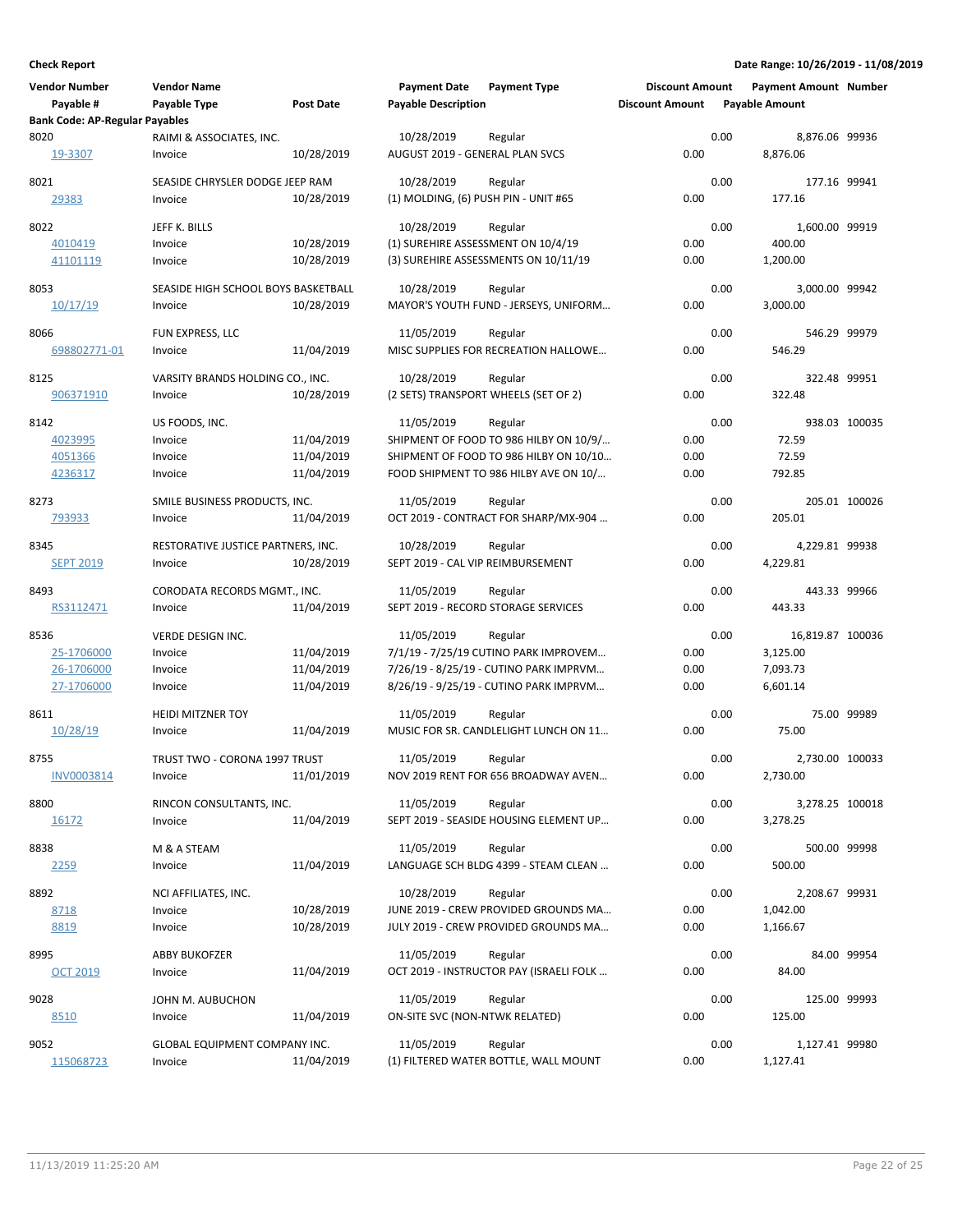| Vendor Number    | <b>Vendor Name</b>                                    |                  | <b>Payment Date</b>               | <b>Payment Type</b>                            | <b>Discount Amount</b> |      | <b>Payment Amount Number</b> |               |
|------------------|-------------------------------------------------------|------------------|-----------------------------------|------------------------------------------------|------------------------|------|------------------------------|---------------|
| Payable #        | Payable Type                                          | <b>Post Date</b> | <b>Payable Description</b>        |                                                | <b>Discount Amount</b> |      | <b>Payable Amount</b>        |               |
| 9084             | BUCHER MUNICIPAL NORTH AMERICA INC.                   |                  | 10/28/2019                        | Regular                                        |                        | 0.00 | 1,427.47 99902               |               |
| 38840            | Invoice                                               | 10/28/2019       | (1) WIRELESS LOAD DISCHARGE KIT   |                                                | 0.00                   |      | 1,427.47                     |               |
| 9088             | GENE'S IMPORT AUTO BODY, INC.                         |                  | 10/28/2019                        | Regular                                        |                        | 0.00 | 1,322.83 99916               |               |
| 17650            | Invoice                                               | 10/28/2019       |                                   | REPAIR WORK TO 2018 CHEVY MALIBU (LIC          | 0.00                   |      | 1,322.83                     |               |
| 9095             | SHI INTERNATIONAL CORP.                               |                  | 11/05/2019                        | Regular                                        |                        | 0.00 | 3,133.60 100023              |               |
| B10810681        | Invoice                                               | 11/04/2019       |                                   | (80) IBM MaaS360 ESSENTIALS SUITE - SUBS       | 0.00                   |      | 3,133.60                     |               |
| 9106             | THE SOHAGI LAW GROUP                                  |                  | 11/05/2019                        | Regular                                        |                        | 0.00 | 2,395.00 100032              |               |
| 15596            | Invoice                                               | 11/04/2019       | APRIL 2019 - MAIN GATE SVCS       |                                                | 0.00                   |      | 2,395.00                     |               |
| 9157             | <b>GREG S. OMOTO</b>                                  |                  | 11/05/2019                        | Regular                                        |                        | 0.00 | 490.00 99984                 |               |
| <b>OCT 2019</b>  | Invoice                                               | 11/04/2019       |                                   | ADULT SOFTBALL OFFICIAL (10/14/19 - 10/2       | 0.00                   |      | 490.00                       |               |
| 9204             | PAUL HERBERT CAUSEY                                   |                  | 11/05/2019                        | Regular                                        |                        | 0.00 |                              | 616.00 100014 |
| 1391             | Invoice                                               | 11/04/2019       |                                   | JULY 2019 - PREP OF DISTRICT INTERNAL AU       | 0.00                   |      | 616.00                       |               |
| 9239             | HAVIS INC.                                            |                  | 11/05/2019                        | Regular                                        |                        | 0.00 | 872.34 99986                 |               |
| <b>INV140409</b> | Invoice                                               | 11/04/2019       |                                   | REPLACEMENT TOUCH SCREEN FOR UNIT #12          | 0.00                   |      | 872.34                       |               |
| 9271             | SMALL BEGINNINGS, LLC                                 |                  | 10/28/2019                        | Regular                                        |                        | 0.00 | 3,950.17 99944               |               |
| 6059             | Invoice                                               | 10/28/2019       |                                   | (2) AVAIL IIIA, FRNT DR, (2) AVAIL IIIA, FRONT | 0.00                   |      | 3,950.17                     |               |
| 9300             | PORTLAND PRECISION INSTRUMENT & REPAIR IN( 11/05/2019 |                  |                                   | Regular                                        |                        | 0.00 | 2,633.32 100016              |               |
| <b>INV109486</b> | Invoice                                               | 11/04/2019       | (4) PERPETUAL LIC/MAINT & SUPPORT |                                                | 0.00                   |      | 2,633.32                     |               |
| 9303             | FENTON & KELLER, A PROFESSIONAL CORPORATIC 10/28/2019 |                  |                                   | Regular                                        |                        | 0.00 | 21,465.00 99914              |               |
| 110811           | Invoice                                               | 10/28/2019       | SEPT 2019 - MAIN GATE SVCS        |                                                | 0.00                   |      | 21,465.00                    |               |
| 9308             | A-7 AUSTIN, LTD.                                      |                  | 10/28/2019                        | Regular                                        |                        | 0.00 | 306.71 99896                 |               |
| 32771            | Invoice                                               | 10/28/2019       |                                   | 3,000 - TAN LASER "GENERAL ACCT" CHECKS        | 0.00                   |      | 306.71                       |               |
| 9322             | PARM, LLC                                             |                  | 10/28/2019                        | Regular                                        |                        | 0.00 | 250.00 99932                 |               |
| 10/18/19         | Invoice                                               | 10/28/2019       |                                   | PASTA FOR HALLOWEEN DANCE (PICKED UP           | 0.00                   |      | 250.00                       |               |
| 9323             | STEPHANIE RODRIGUEZ                                   |                  | 10/28/2019                        | Regular                                        |                        | 0.00 | 207.22 99947                 |               |
| 121200           | Invoice                                               | 10/28/2019       |                                   | REFUND FOR PATTULLO SWIM CTR ON 10/2           | 0.00                   |      | 207.22                       |               |
| 9324             | LESLIE'S POOLMART, INC.                               |                  | 11/05/2019                        | Regular                                        |                        | 0.00 | 3,493.80 99996               |               |
| L1447864         | Invoice                                               | 11/04/2019       |                                   | (1) ENERGYRITE, LOW NOx POOL AND SPA H         | 0.00                   |      | 3,493.80                     |               |
| 9325             | INTL TRAINING & REHAB TECHNOLOGIES, INC.              |                  | 11/05/2019                        | Regular                                        |                        | 0.00 | 3,800.00 99991               |               |
| 20191026D        | Invoice                                               | 11/04/2019       |                                   | (4) NASSCO PACP/MACP/LACP TRAINING &           | 0.00                   |      | 3,800.00                     |               |
| 9326             | <b>STEVE MCSHANE</b>                                  |                  | 11/05/2019                        | Regular                                        |                        | 0.00 |                              | 554.07 100028 |
| 120259           | Invoice                                               | 11/04/2019       |                                   | DEPOSIT REFUND FOR LAGUNA GRANDE HA            | 0.00                   |      | 554.07                       |               |
| 9327             | <b>TAYLOR RAY BURNEY</b>                              |                  | 11/05/2019                        | Regular                                        |                        | 0.00 |                              | 740.00 100030 |
| DA AF# 19-13     | Invoice                                               | 11/04/2019       | ASSET FORFEITURE RETURN MONIES    |                                                | 0.00                   |      | 740.00                       |               |
| 9328             | <b>EDWIN BAPTISTA</b>                                 |                  | 11/05/2019                        | Regular                                        |                        | 0.00 |                              | 18.00 99973   |
| 121628           | Invoice                                               | 11/04/2019       |                                   | ACTIVITY REFUND FOR YOUTH SATURDAY LE          | 0.00                   |      | 18.00                        |               |
| 9329             | JOY LUCIDO                                            |                  | 11/05/2019                        | Regular                                        |                        | 0.00 | 235.50 99994                 |               |
| 121564           | Invoice                                               | 11/04/2019       |                                   | FACILITY REFUND FOR 220 COE AVENUE ON          | 0.00                   |      | 235.50                       |               |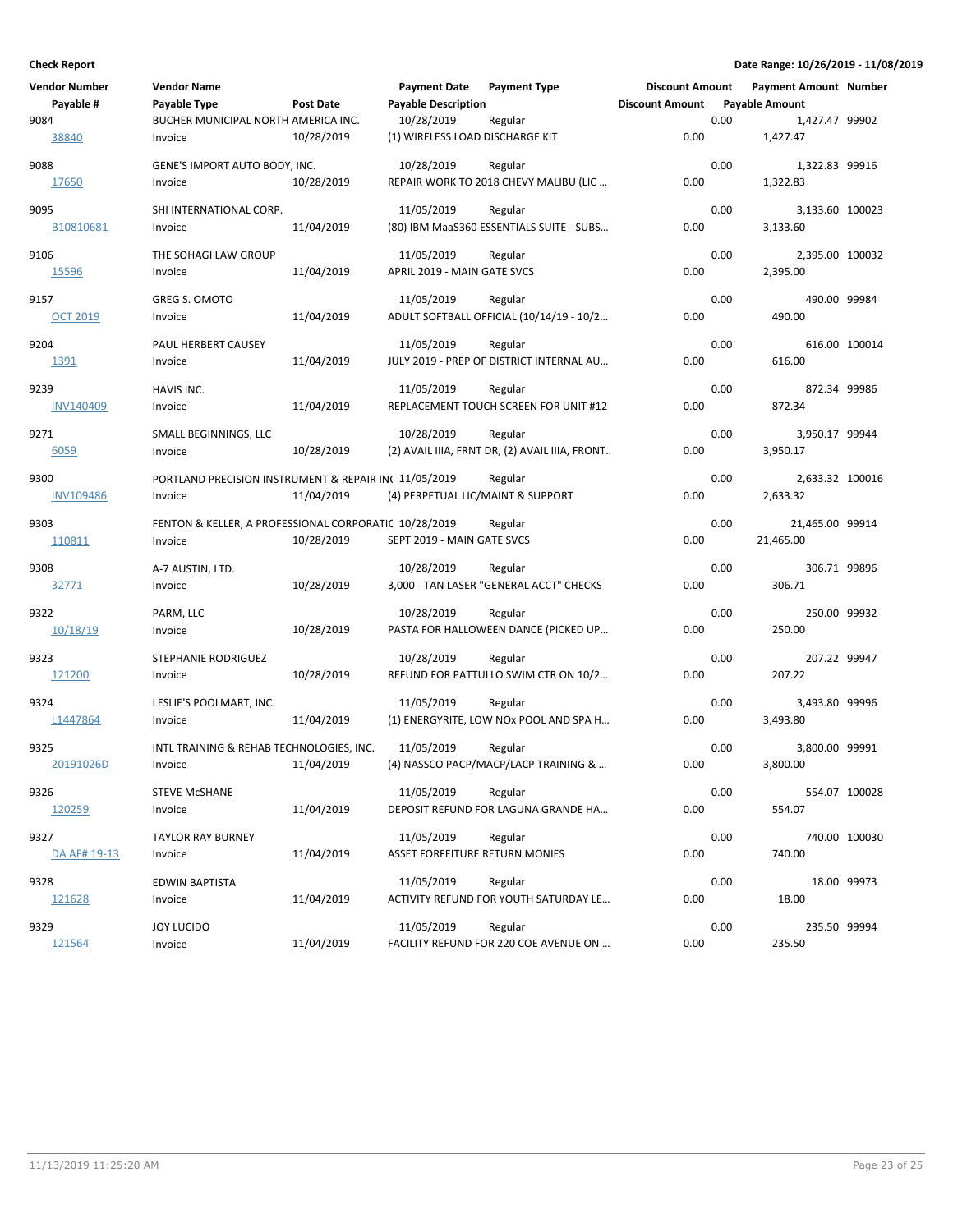| Vendor Number | <b>Vendor Name</b> |            | <b>Payment Date</b>         | <b>Payment Type</b>                    | <b>Discount Amount</b> |      | <b>Payment Amount Number</b> |               |
|---------------|--------------------|------------|-----------------------------|----------------------------------------|------------------------|------|------------------------------|---------------|
| Payable #     | Payable Type       | Post Date  | <b>Payable Description</b>  |                                        | <b>Discount Amount</b> |      | <b>Pavable Amount</b>        |               |
| 9330          | ROLANDO MEJIA      |            | 11/02/2019                  | Regujar<br>0.00                        | 95,432.90              | 0.00 |                              | 235.50 100019 |
| 119140        | Invoice            | 11/04/2019 |                             | FACILITY REFUND FOR 220 COE AVE ON 10/ | 0.00                   |      | 235.50                       |               |
|               |                    |            | <b>Bank Code AP Summary</b> |                                        |                        |      |                              |               |
|               |                    |            | Pavable                     | Payment                                |                        |      |                              |               |

|                       | rayaule | гаушсин |                 |           |
|-----------------------|---------|---------|-----------------|-----------|
| <b>Payment Type</b>   | Count   | Count   | <b>Discount</b> | Payment   |
| <b>Regular Checks</b> | 45      | 39      | 0.00            | 95,432.90 |
| <b>Manual Checks</b>  | 0       | 0       | 0.00            | 0.00      |
| <b>Voided Checks</b>  | 0       | 0       | 0.00            | 0.00      |
| <b>Bank Drafts</b>    | 0       | 0       | 0.00            | 0.00      |
| EFT's                 | 0       | 0       | 0.00            | 0.00      |
|                       |         |         |                 |           |